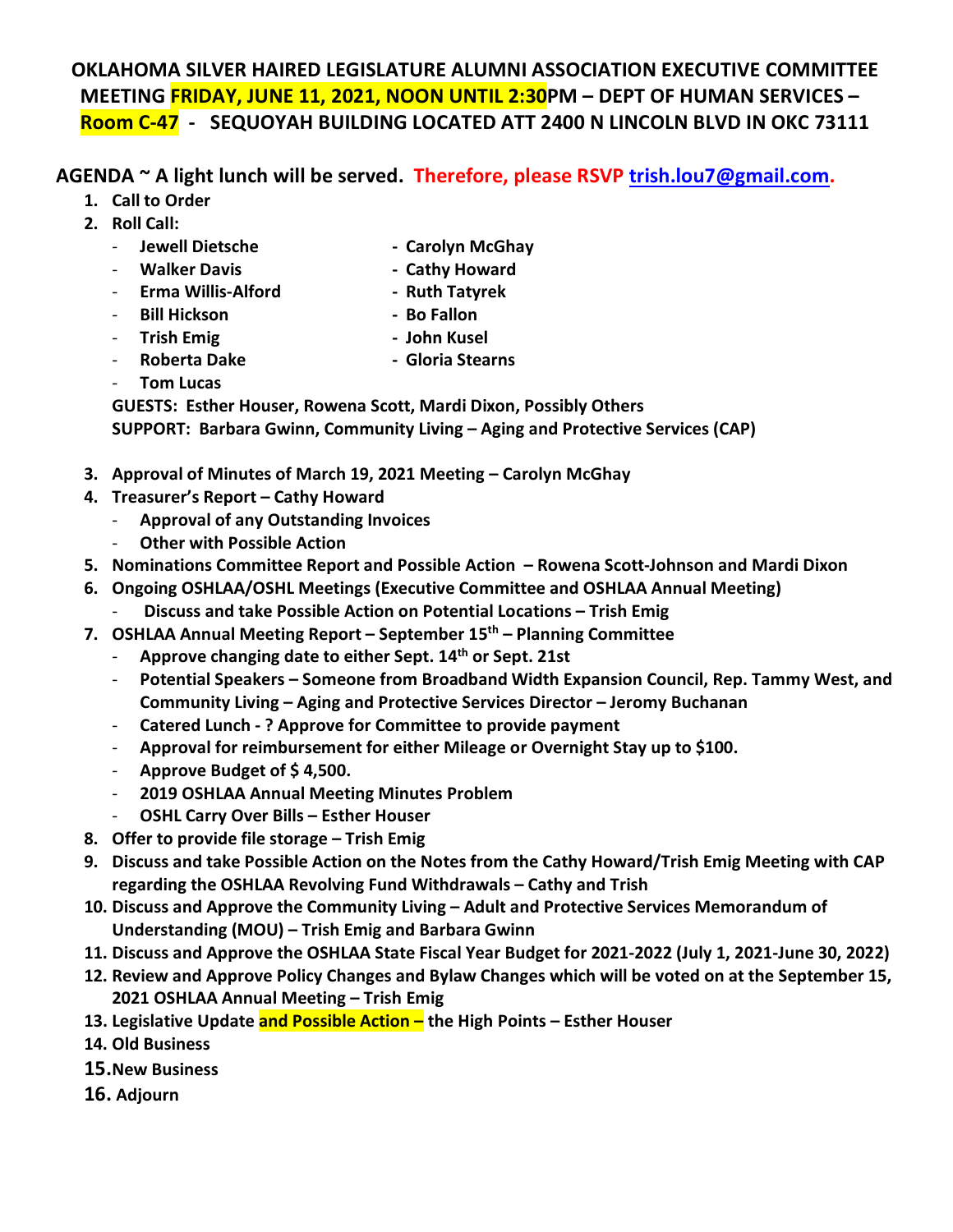### **OKLAHOMA SILVER HAIRED LEGISLATURE ALUMNI ASSOCIATION EXECUTIVE COMMITTEE MEETING MINUTES**

### **FRIDAY, MARCH 19, 2021**

**12:30 - 2:30 PM**

#### *ZOOM TELECONFERENCE & VIDEOCONFERENCE MEETING*

- **1. Meeting Called to Order: By Trish Emig, President at 12:30pm.**
- **2. Roll Call: Members Present by Zoom Videoconference or Teleconference**

| <b>Jewell Dietsche</b> | "        |
|------------------------|----------|
| <b>Trish Emig</b>      | $\bf{u}$ |
| <b>Carolyn McGhay</b>  | $\bf{u}$ |
| <b>Cathy Howard</b>    | $\bf{u}$ |
| <b>Bo Fallon</b>       | $\bf{u}$ |
| <b>Gloria Stearns</b>  | "        |
| <b>Ruth Tatyrek</b>    | $\bf{u}$ |
| "Quorum Declared"      |          |

**Also, Present: Shirley Cox, Legal Advisor, Esther Houser, OSHL Legislative Liaison, Haljean Gillespie, Miranda Kieffer and Marty Dixon.**

**Members Absent: Walker Davis, Erma-Willis Alford, Roberta Dake, John Kusel and Tom Lucas** 

- **3. Approval of Minutes - Trish Emig: Minutes of the November 9, 2020 Executive Committee Meeting approved by motion from Cathy Howard and second from Ruth Tatyrek.**
- **4. Introduce Miranda Kieffer: Miranda will replace Shirley Cox in her support role, of SCOA, OSHL and OSHLAA, upon Shirley's retirement. The position will be filled at a later date.**
- **5. Discuss and Take Possible Action on the OSHLAA Annual Meeting Preparations (09/15/21) Trish Emig: After discussion on the issues of attendance and finding a location equipped to handle both a virtual and in-person format, the Virtual Meeting appeared to be the logical decision.** 
	- **The options for choosing a meeting Platform will need to be explored, as well as agenda topics for training, a speaker and a theme. There will be no legislative session and the meeting length may be two hours or less.**
	- **The 2021 Annual Meeting Committee will consist of Trish Emig, Cathy Howard, Carolyn McGhay and Bo Fallon. We will meet via conference call or Zoom to begin planning.**
- **6. Appointment of OSHLAA Nominating Committee Trish Emig: Two important agenda items to be on the 9-15-21 OSHLAA Annual Meeting Agenda are:**
	- **1) To Nominate and Vote on three new Officer positions, so a Nominating Committee is needed. Rowena Scott -Johnson has volunteered and will need help. Marty Dixon volunteered to help if Rowena will call her. Trish Emig will contact Rowena to call Marty Dixon and also contact John Kusel, as a possible addition to the Nominating Committee.**
		- **The three Officer positions are President, Trish Emig, First Vice President, Bo Fallon and Second Vice President, Roberta Dake.**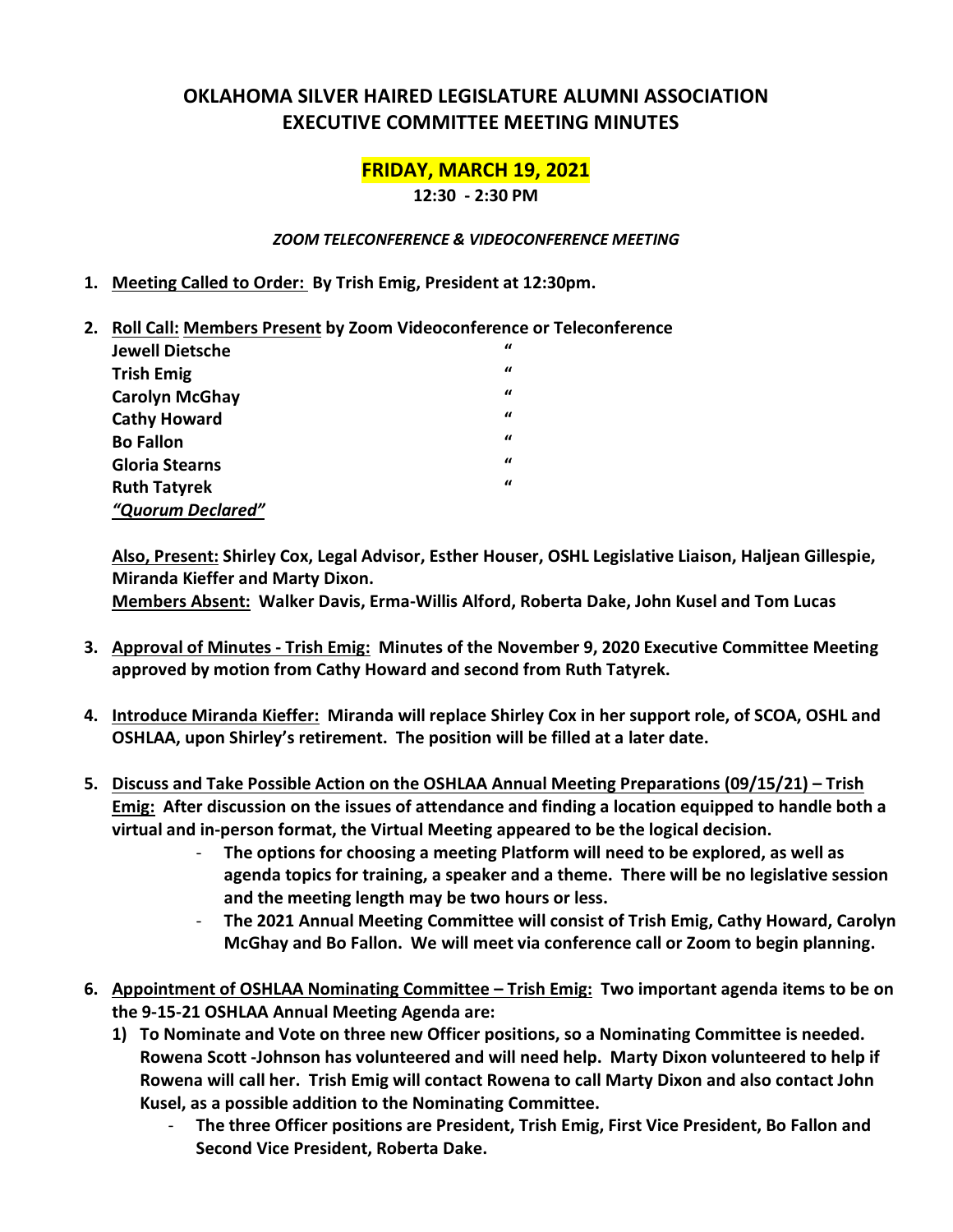- **2) To Discuss and make necessary Amendments to the New OSHLAA Policy Manual.** 
	- **The necessary amendments need to be in the hands of the membership 30 days prior to the Annual Meeting.**
	- **We will need to vote on the New OSHLAA Policy Manual.**

#### **7. Utility Assistance – Ruth Tatyrek**

**The main concern is for Propane Assistance for individuals depending on propane. Propane users have no voice to negotiate prices. ONG has a complete list of propane users. Reaching out to the legislators is one option. However, individuals depending on propane need to be part of that discussion and have more options to stay informed on how to access available assistance, when needed. Catholic Charities will have a plan and 211 is a resource.** 

#### **8. Aging Services Update Discussion with Possible Action – Trish Emig**

- **REBRANDING: Adult Protective Services was merged with Aging Services; thus, Aging Services has taken on a new name that better describes what they do – COMMUNITY LIVING, AGING AND PROTECTIVE SERVICES. Community Living, Aging and Protective Services provides support to Older Oklahomans in all settings in their communities - in their homes, and in institutional settings. The organization's focus is one of protecting the independence of Older Oklahomans, as well as protecting the safety of vulnerable adults.** 
	- **The services provided include: The State Plan Personal Care (a Medicaid service) that helps persons, from children through aging adults, with daily living activities at home, as well as the Respite Voucher Program, which allows caregivers of Older Oklahomans to have occasional breaks. The organization's charge also includes the services provided through the Older Americans Act, which include both congregate (currently mostly drive-through) and home delivered meals, transportation, and other programs, provided through contracts with 11 Area Agencies on Aging, to provide the services free of charge to Oklahomans 60 years of age and older. Additional services include the ADvantage Waiver Program to help persons receive services so that they can remain in their homes, rather than going to a long-term care facility, financial support for Medicare medications, and providing support to Residents in long-term-care facilities through the State's Long-Term-Care Ombudsman Program.**
- **COMMUNITY HOPE CENTERS: About 30 Community Hope Centers were established across Oklahoma through the federal CARES ACT money and partnerships between DHS and community organizations, and private donations. It was thought these were especially needed when schools became virtual, to assist kids with school, support parents who had jobs, and continue placing Oklahoma's foster kids in homes. At some point, it was discussed that these Centers would expand their services to serve more needs of the populations whom DHS serves . . . including Older Oklahomans. So, these centers continue to remain on the SCoA's radar. Since many of the DHS brick and mortar facilities have closed throughout the State, and many DHS employees are working out of their homes, it was the Council's hope that Older Oklahoman services, or referrals to services, could also be made in these Community Hope Centers.**
- **\*ACTION ITEM ASSIGNMENT: Trish Emig has found two of these Community Hope Centers in Stillwater. Both Centers focus on the foster care system. Your assignment is to research your area for existing Community Hope Centers and report back to Trish Emig and the Executive Committee.**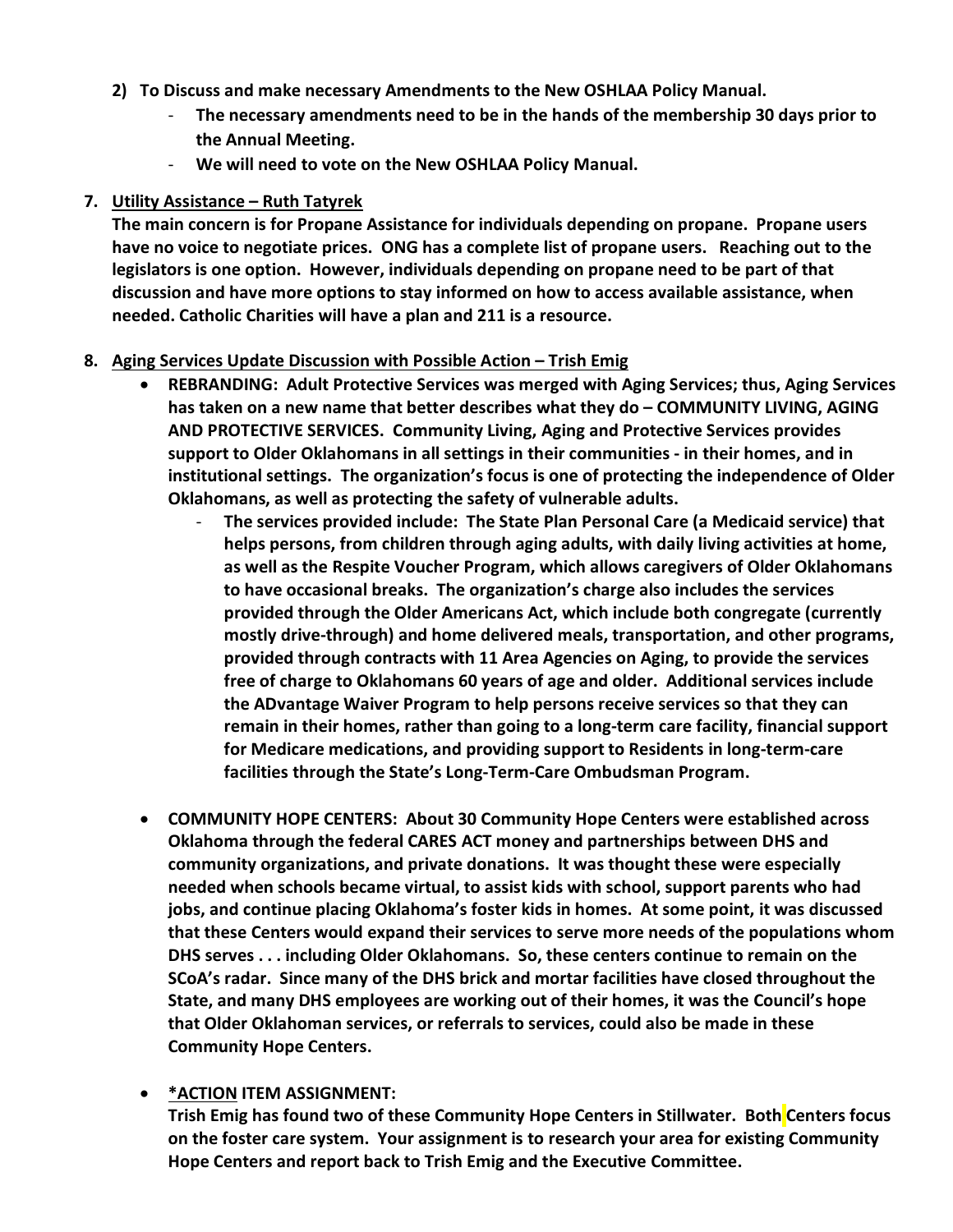- **CARES ACT FUNDING:** 
	- **Community Living, Aging and Protective Services are rebuilding their staff, hence, service capacity. Community Living combined staffs were reduced over 30% during the budget emergencies, which were declared for two consecutive years. Therefore, services and outreach suffered.**
	- **Community Living is also creating Memorandums of Understanding with different Tribal Nations across Oklahoma.**
	- **Contracts were signed so that more complicated Older Oklahoman exploitation cases could be addressed under forensic accounting.**
	- **Contracts also were signed to address more reported Older Oklahoma Neglect cases, which often result in simply connecting Older Oklahomans with the appropriate support services.**
	- **The Long-Term Care Ombudsman Program received \$15,000, which provided an 18 month part-time person to help with the intake and coordination process in the State Office. This is a temporary position.**
- **9. Treasurer's Report with Possible Action – Cathy Howard**
	- **OSHLAA Bank Account Balance: \$4,468.44**
	- **OSHLAA Membership Dues/OSHL Filing Fees Collection Status: Several outstanding. Cathy has a list of names and will continue to follow-up. It would be helpful if those of you who have OSHL'ers in your respective SHL to reach out to them to let them know their filing fees are due, and to please send a check to Cathy. (5880 E 590 Road; Hennessey, OK 73742)**
	- **Approve Any Outstanding Invoices/Statements – Senior Day at the Capitol: APPROVED: The Oklahoma Alliance on Aging Annual Dues, of \$100.00, passed with a motion from Ruth Tatyrek and a second from Bo Fallon. MOTION PASSED.**
	- **Discuss and Take Possible Action on the 2020 OSHL State Income Tax Form Check-Off: Cathy Howard will contact Jenean Arnold, Program Administrator of DHS Aging Services, regarding the Check-Off form needed to 1. Determine what process the OSHLAA is to use to access the funds, and 2. When will the funds be deposited into the DHS Account.**
	- **Status of Registered Agent Change to Jeromy Buchanan, Director of Aging: Has been resolved.**
	- **Treasurer's Report Received and Accepted.**
- **10. Legislative Update – Discussion and Possible Action – Esther Houser/Ruth Tatyrek/Trish Emig**
	- **Update on Bills Impacting Older Oklahomans: See OAP First Legislative Letter, below with comments, in parenthesis, from the 3-19-21 OSHLAA Executive Committee Meeting. (ADVOCACY IS NEEDED ON THESE BILLS.) Advocacy is especially needed to pass the current version of HB 1794. Senator Jessica Garvin has attempted to change the language so that the Oklahoma State Department of Health's oversight would be diluted. Also, if Senator Garvin is**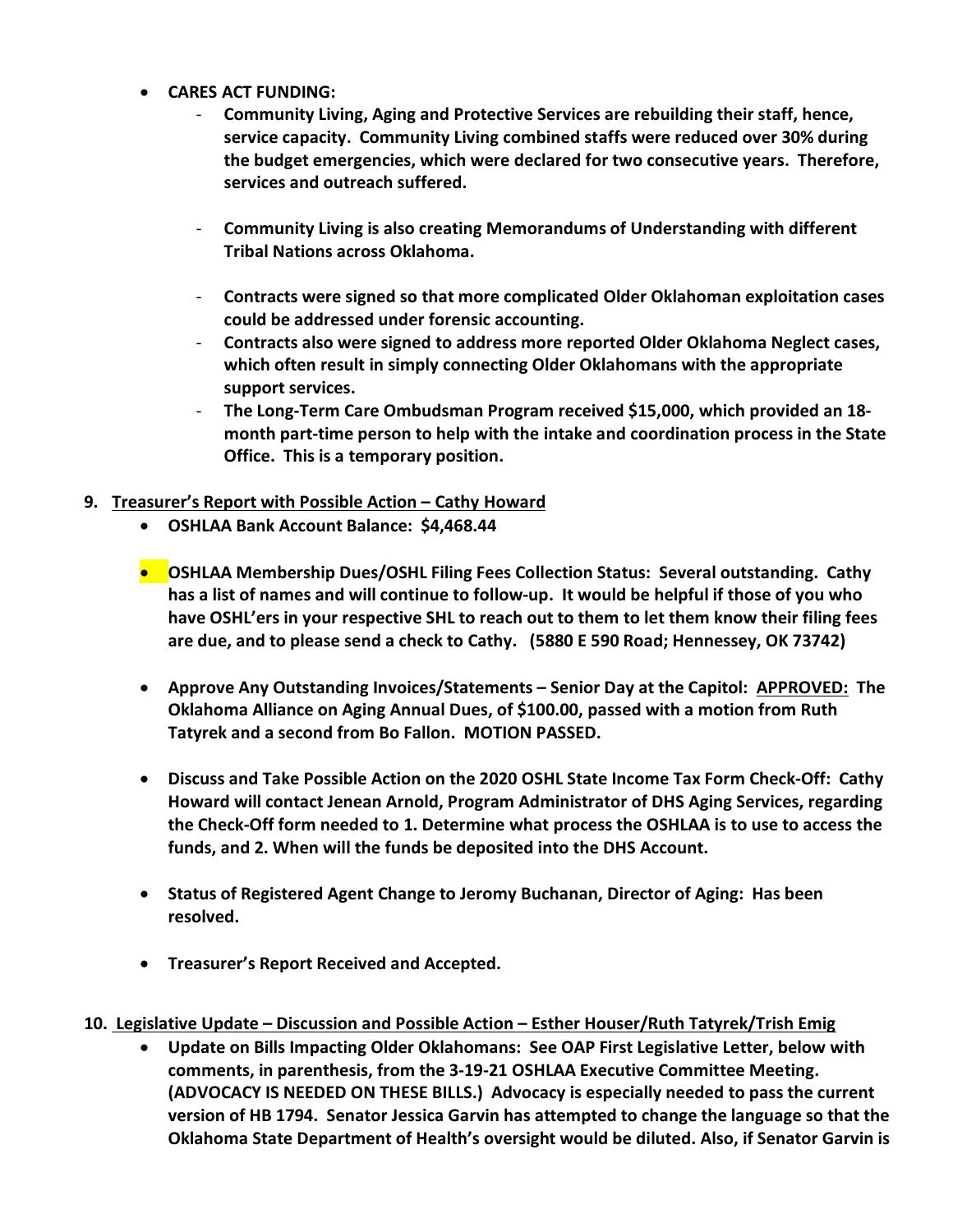**successful, Older Oklahomans and their family members would not have specific information on staff to Resident ratios which currently is information required on the form.** 



# **Oklahoma Aging Partnership**

**Oklahoma Alliance on Aging**

**Oklahoma Silver Haired Legislature Alumni Association**

**Oklahoma State Council on Aging**

## **2021 Letter to Legislators**

 **March 03, 2021**

#### **Dear Legislator,**

*The Oklahoma Aging Partnership (OAP) is a non-partisan coalition comprised of the Oklahoma Alliance on Aging, the Oklahoma Silver-Haired Legislature Alumni Association and the Oklahoma State Council on Aging. Collectively, the OAP has identified key pieces of proposed legislation that will positively or negatively impact older Oklahomans. The collective decision to support or oppose legislation was made based on the current version of the bills as of March 2, 2021. We will appreciate your support of the Aging Partnership's positions and welcome your questions.* 

#### - **OKLAHOMA AGING PARTNERSHIP SUPPORTS**

- o **House Bill 1019 (Rep. Rande Worthen)** Requires insurance carriers to cap copayments for a 30-day supply of any type of insulin at an amount not to exceed \$100, regardless of the amount or type of insulin needed. The bill also authorizes insurance carriers to reduce copayment amounts below the cap. The measure requires the Insurance Commissioner to enforce compliance of the cap on copayments and authorizes the Commissioner to promulgate rules, as necessary. **(HB 1019 SHOULD SURVIVE AND WAS AMENDED FOR THE CAP NOT TO EXCEED \$90. THE BILL WILL ATTEMPT TO HELP INDIVIDUALS GET CONTROL OF INSULIN COSTS.)**
- o **House Bill 1794 (Rep. Nicole Miller and Sen. Adam Pugh)** Directs that any long-term care provider or retirement community that advertises care or treatment of people with Alzheimer's Disease or other forms of Dementia to disclose the nature of that care on a T**is widely supported by aging advocates and is a priority bill for the Oklahoma Chapter of the Alzheimer's Association and the OAP**. **(HB 1794 IS MOST IMPORTANT, AN SHL INITIATIVE, AND IS ABOUT "DISCLOSURE". THE BILL IS AIMED AT THE STATE HEALTH DEPARTMENT TO ENFORCE A LAW ALREADY IN PLACE BY USING THE STATE HEALTH DEPARTMENT FORM 613 TO INFORM THE PUBLIC OF THE SPECIFIC NATURE OF CARE THAT WILL BE PROVIDED TO INDIVIDUALS WITH ALZHEIMERS AND OTHER TYPES OF DEMENTIA. THIS BILL HAS BEEN ASSIGNED TO THE SENATE HEALTH AND HUMAN SERVICES COMMITTEE.)**
- o **House Bill 1845 (Rep. Andy Fugate and Sen. J.A. Dossett) –** Requires a vehicle's headlamps to be on at all times during inclement weather, **This bill continues to be a priority issue of the**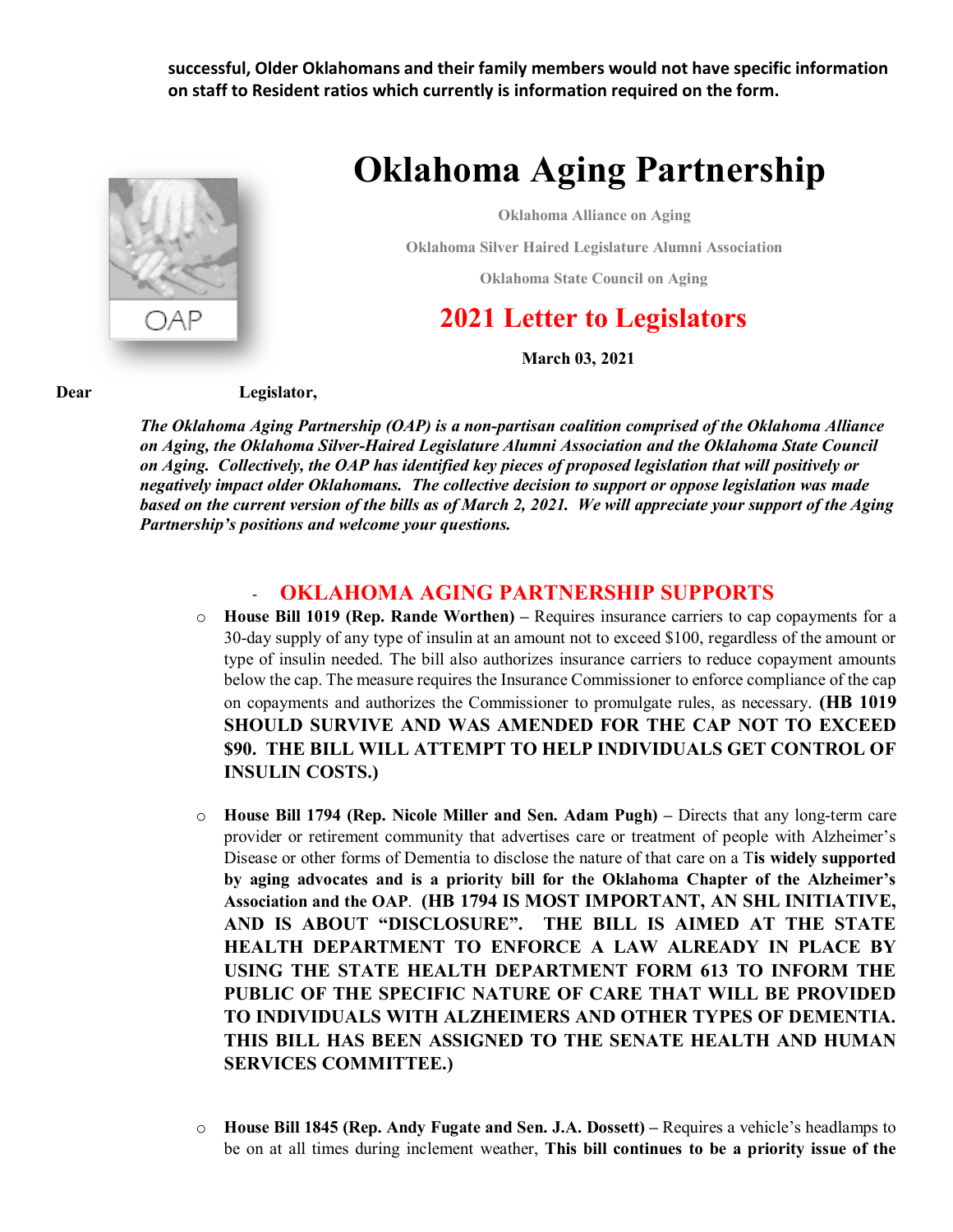**Oklahoma Silver-Haired Legislature Alumni Association and is strongly supported by the OAP.** Older Oklahomans need this extra safety measure. (**HB 1845 DID NOT GET DID NOT GET A HEARING ON THE HOUSE FLOOR AND IS NOW DORMANT.)**

- o **House Bill 1877 (Rep. Tammy West and Sen. Bill Coleman)** Modifies the criteria for use of an anti-psychotic drug for a resident of an Assisted Living facility. **(ANTI-PSYCHOTIC DRUGS MAY AT TIMES BE USED FOR CONTROL OF A RESIDENT DESCRIBED AS A CHEMICAL RESTRAINT. HB 1877 PASSED THE HOUSE AND HAS BEEN REFERRED TO THE SENATE HEALTH AND HUMAN SERVICES COMMITTEE.)**
- o **House Bill 2544 (Rep. Preston Stinson and Sen. Darcy Jech)** Modifies the crimes for which persons shall be required to serve not less than 85% of their sentence **to include abuse of any vulnerable adult, not just those who are nursing home facility residents**. **(HB 2544 PASSED WITHOUT OPPOSITION. THE AMENDED VERSION STRIKES "RESIDENT" SO THAT MURDER AND ABUSE OF VULNERABLE ADULTS INCLUDES ALL VULNERABLE ADULTS.)**
- o **House Bill 2649 (Rep. Jon Echols and Sen. Tom Dugger)** Creates the OK Durable Medical Equipment Licensing Act which requires providers of durable medical equipment to be licensed. **(HB 2649 IS IMPORTANT BECAUSE IT CREATES A LICENSING ACT FOR DURABLE MEDICAL EQUIMPMENT PROVIDERS SO THAT STANDARDS CAN BE ESTABLISHED.)**
- o **HB 2644 (Rep. Jon Echols and Sen. Kim David)** Would allow Virtual meetings of public bodies until March 31, 2024. This bill is supportive of Older Oklahomans who serve on public bodies, even when there is not a public health emergency. **(HB 2644 PASSED THE HOUSE AND IS REFERRED TO THE SENATE JUDICIARY COMMITTEE. IF HB 2644 PASSES AND IS APPROVED BY THE GOVERNOR, BODIES, LIKE THE OSHLAA EXECUTIVE COMMITTEE, MAY CONTINUE TO MEET VIRTUALLY WITHOUT THE DECLARATION OF A PUBLIC HEALTH EMERGENCY. IT HAS A SUNSET OF 2024 WHICH CAN BE EXTENDED BY THE LEGISLATURE AND EXPANDS THE OPTIONS IN GENERAL.)**
- o **Senate Bill 58 (Sen. Dave Rader and Rep. Jon Echols)** Exempts practitioners from the electronic prescription requirements when ordering a controlled, dangerous substance to be administered through the hospice program.
- o **Senate Bill 198 (Rep. Paul Rosino and Rep. Mark Lawson)** Relates to determining the "least restrictive alternative" in the OK Guardianship and Conservatorship Act, in order that fewer rights of the ward are restricted than would be restricted if a guardian or conservator were appointed to the person. **(SB 198 IS ABOUT WHETHER A GUARDIANSHIP IS NEEDED AND ABOUT RESTRICTING THE LEAST NUMBER OF RIGHTS FOR A RESIDENT OR WARD. THERE ARE TWO OTHER GUARDIANSHIP BILLS, SB 1029 AND SB 300.)**
- o **Senate Bill 388 (Sen. Paul Rosino and Rep. Josh West)** Adds Advanced Practice Registered Nurse to the practitioners who can administer care in home settings. **(THIS WOULD MAKE IT POSSIBLE FOR APRNS TO WRITE ORDERS RATHER THAN WAITING FOR A PHYSICIAN TO WRITE THE ORDERS.)**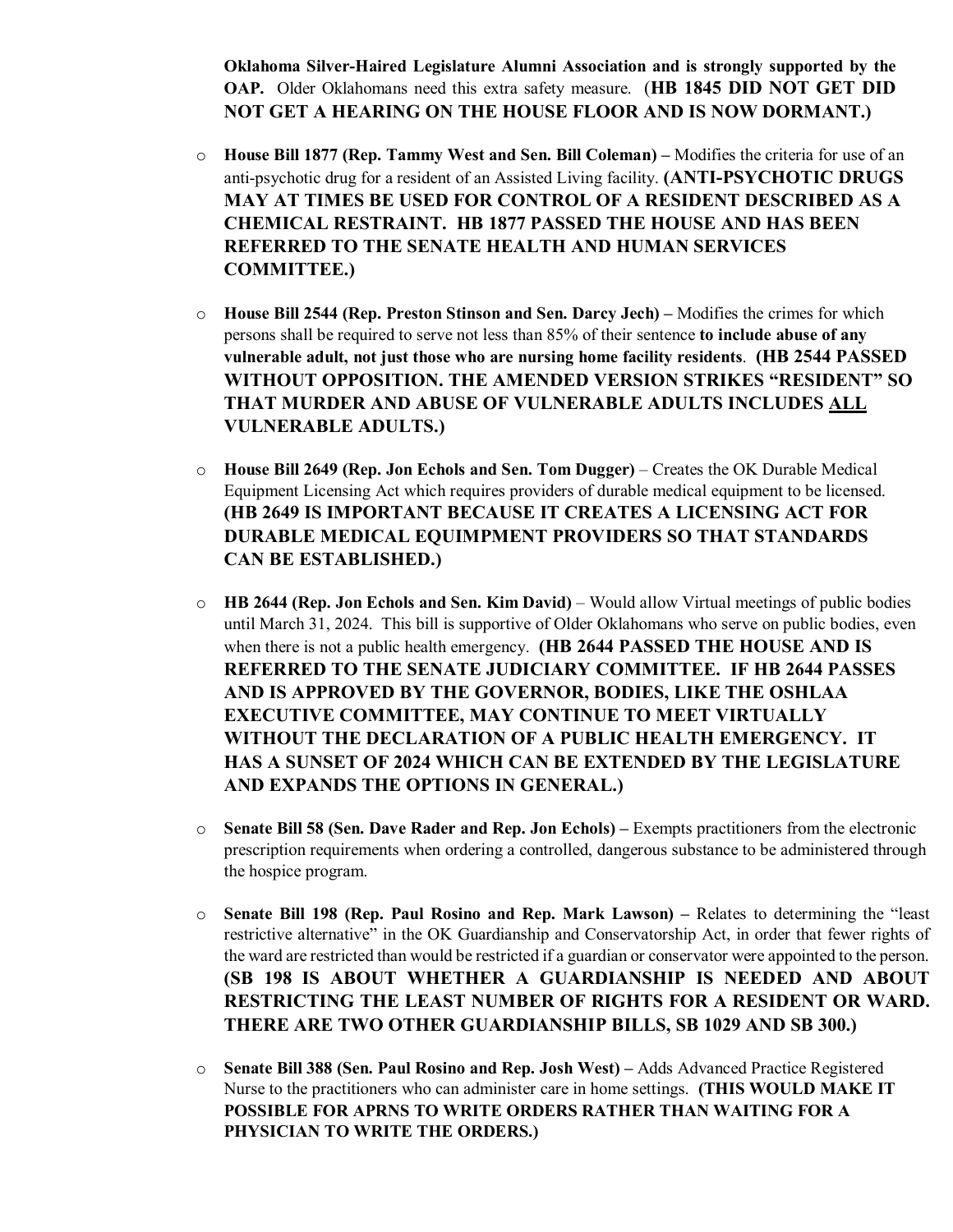#### - **OKLAHOMA AGING PARTNERSHIP OPPOSES**

- o **Senate Bill 42 (Sen. Dave Rader and Rep. Sheila Dills)** This bill expands exemptions in the Home Care Act to allow more home care agency staff to work **without Oklahoma certification/licensure. Such an exemption would place more frail, vulnerable Older Oklahomans at risk of neglect and other harm from loosely supervised personnel sent to their homes to provide "care"**. Training and certification of staff who work in elders' homes is vital for the protection of these vulnerable Oklahomans. **(SB 42 PASSED THE SENATE AND PLACES MORE INDIVIDUALS IN DANGER OF HARM. SB 42 CREATES LESS OVERSIGHT AND A CRIMINAL BACKGROUND CHECK WOULD NO LONGER BE REQUIRED.)**
- o **Senate Bill 689 (Sen. Adam Pugh and Rep. Marcus McEntire)** Modifies membership of the Advisory Committee on Medical Care for Public Assistance Recipients (MAC) at the Oklahoma Health Care Authority. This bill **deletes Consumer representation from organizations for the Elderly, Children, persons with Developmental Disabilities, specific others, and one of the two Nursing Home associations (profit or non-profit?) from membership**. The OAP strongly opposes this bill. (**THE BILL HAS PASSED THE SENATE.\_**
- o **Senate Bill 820 (Sen. Adam Pugh and Rep. Marcus McEntire)** This bill "declassifies" multiple State Department of Health positions, including those personnel who are categorized as "Investigators". **The Oklahoma Aging Partnership organizations oppose the removal from Classified (protected) service of ANY State employee who investigates complaints or crimes, inspects facilities, agencies or businesses that are licensed by the State, or advocates for the rights of vulnerable Oklahomans of any type. Such positions in any State Agency should not be subject to removal of an incumbent for political reasons, or due to political pressure, or for any reason other than Cause. The Merit System provides protections for State Employees whose jobs involve protection of Oklahoma Citizens. Those Employee Protections should not be removed.** OAP also opposes similar bills, including Senate Bills 232 and 876. Those of us who lived under a "patronage" system in the past know we should not return to those times. **(THE OKLAHOMA GOVERNOR HAS FULL CONTROL OVER THIS AGENCY. SB 820 IS OPPOSED BECAUSE THIS IS ONE MORE KICK IN THE GUT FOR CONSUMER PROTECTION. THE BILL HAS PASSED THE SENATE)**
- o **Senate Bill 913 (Sen. Julie Daniels and Rep. Tom Gann) –** Provides for the Legislature to repeal an agency rule by joint resolutions and removes the Governor's authority to repeal agency rules by declaration. The measure also directs the President Pro Tempore and Speaker of the House to establish a Joint Committee on Administrative Rules. The Joint Committee shall consider proposed rules, amending rules, and repeal requests submitted by an agency. Those rules approved by the Committee shall be presented to the Legislature for final approval for repeal. Emergency rules must be sent to the Chairs of the Joint Committee in addition to the other recipients outlined in current law. The measure creates a new section of law in the Act by providing for the expedited repeal of rules beginning September 1, 2021. (**THE BILL HAS PASSED THE SENATE, AND IS ON THE HOUSE ADMINISTRATIVE RULES COMMITTEE AGENDA FOR WED., MARY 24TH AT 3PM. THERE HAS BEEN AN EMPHASIS ON REDUCING MUCH NEEDED REGULATION AND RULES WHICH SENIOR ADVOCATES HAVE FOUGHT HARD TO CREATE. THIS BILL WOULD MAKE IT EASIER FOR THE LEGISLATURE TO REPEAL SUCH RULES AND REGULATION.)**

#### **BILLS OF CONCERN**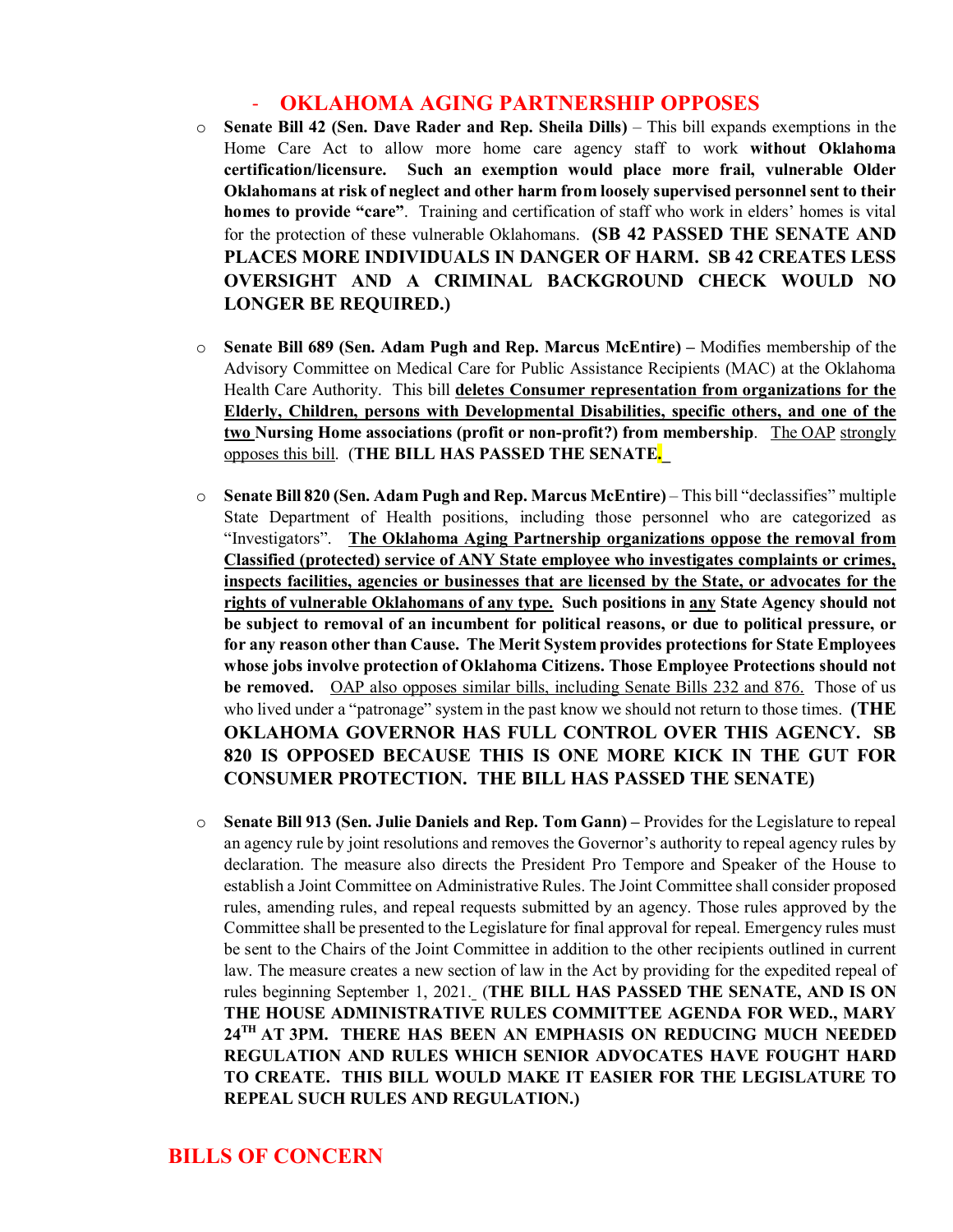#### **o House Bill 1677 (Rep. Marilyn Stark and Sen. Darrell Weaver) and**

- o **House Bill 2566 (Rep. Chad Caldwell and Sen. Greg McCortney)**
- o These bills both attempt to address the important issue of social isolation that many residents of Long-Term Care Facilities have experienced during the past year, due to COVID-19 restrictions on visitation. They both attempt to address access issues for family and friends of residents and contract services hired to support residents in such facilities. But each bill raises concerns related to "assigning" care-giving responsibilities to "compassionate caregivers" without reaffirming the facility's responsibility to provide staff adequate in training and numbers to meet the needs of ALL the residents. In addition, both bills allow a Resident's designated representative to prohibit the Resident to receive a visitor even though such a restriction of visitation can only be made by the Resident, herself, or by a Judge in a guardianship, under Oklahoma law. **Restriction of visitors by family members can lead to extreme emotional suffering for residents, including in situations involving stepfamilies and family feuds. Please do not permit that language to remain in these bills. (THESE BILLS GIVE A NOD TO PROTECTIVE EQUIPMENT SUBJECT TO THE RESIDENTS RIGHTS BUT THE ADDITION OF A RESIDENT'S PERSONAL REPRESENTATIVE BEING ABLE TO DENY VISITORS RAISES CONCERNS. ALSO, CONCERS ABOUT NOT ADDRESSING THE FACILITY'S RESPONSIBILITY TO PROVIDE ADEQUATE STAFFING AND ADDRESS THE NEEDS AND RIGHTS OF ALL RESIDENTS RATHER THAN HAVING FAMILY MEMBERS PROVIDE BASIC CARE NEED TO BE ADDRESSED. BOTH BILLS WILL BE HEARD IN THE SENATE HEALTH AND HUMAN SERVICES COMMITTEE. THE OK AGING PARTNERSHIP CONTINUES TO WORK WITH THE BILL AUTHORS TO AMEND THE LANGUAGE.)**

#### **END OF OAP LETTER**

- **SENIOR DAY AT THE CAPITAL UPDATE WITH POSSIBLE ACTION**
	- We will be doing a Virtual Event via Zoom and Phone
	- Mark your calendars for Monday, April 12<sup>th</sup>, 10:30AM till Noon.
	- **The Oklahoma Alzheimer's Association is providing their Zoom Platform for the Virtual Event.**
	- **Leading Age Oklahoma is providing the Registration Site.**
	- **The AAAs are broadcasting the event.**
	- **Rebekah Williams will emcee She is a Long-Term Care Ombudsman Supervisor from SODA, out of Durant, who has a relationship with the Governor and many State Legislators.**
	- **Our Theme this year is Better Together.**
	- We will invite several Legislators to talk 5-7 minutes each on their bills, or **about issues they see facing Older Oklahomans. We will also invite the Governor to speak.**
	- **Esther Houser and/or others will provide a brief summary of any bills on which we'll request advocacy.**
	- **There is not enough time to distribute the blue cards. However, we will have these printed for next year, when we hope we can have a Senior Day at the Capital with present participants.**
	- **Please promote the event however you can. As soon as the flyer is created, Trish Emig will send it everyone.**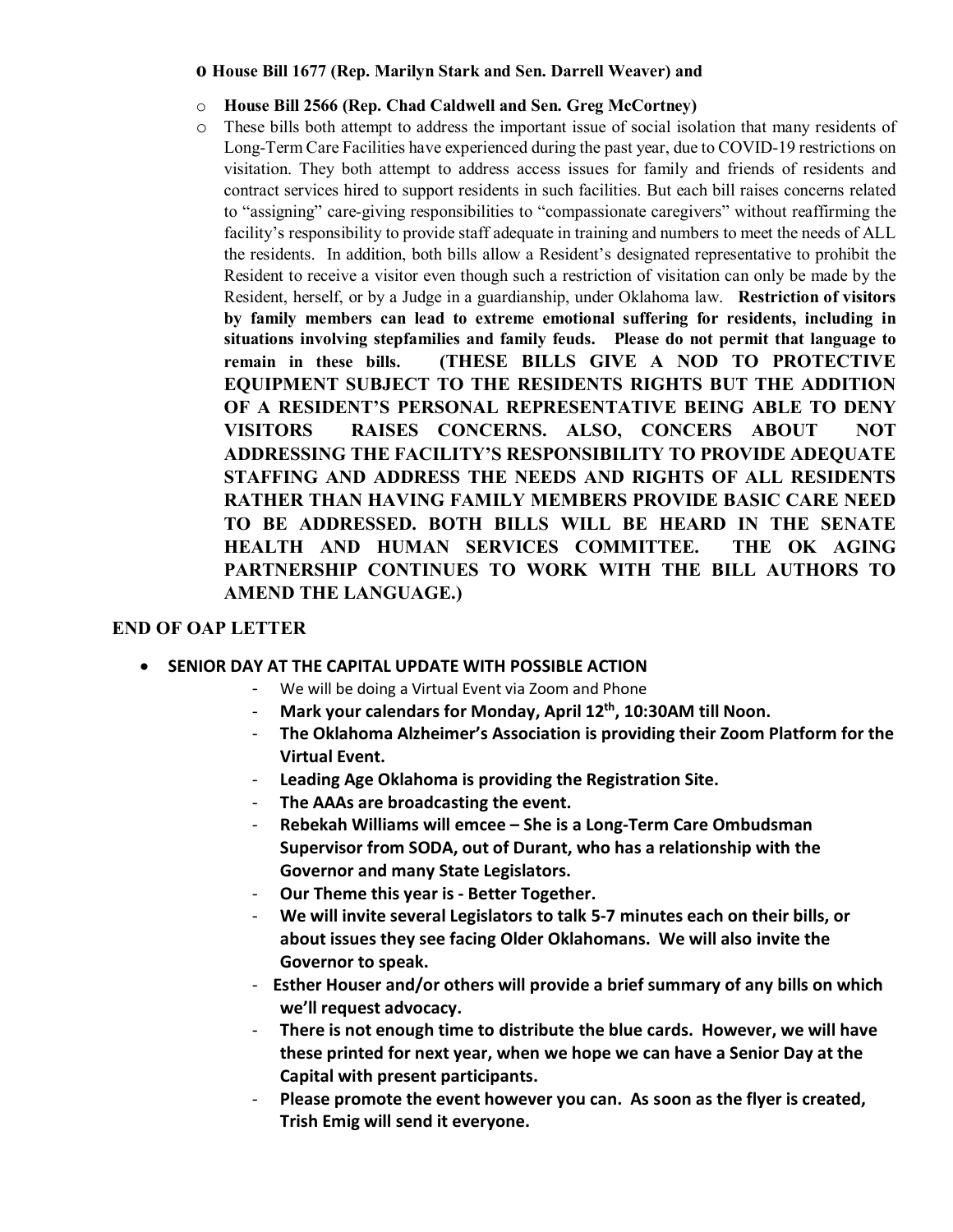**ACTION: Trish Emig will send information out to the Health and Human Services Committee with a brief statement regarding HB 1794.**

#### **11. PUBLIC COMMENT LIMITED TO 2 MINUTES PER PERSON – Trish Emig**

• **None**

#### **12. ADJOURN - NEXT MEETING – JUNE 11, 2021**

• **Meeting adjourned at 2:40PM, with no objections. Motion from Trish Emig and a second from Bo Fallon.**

**Respectfully Submitted by Carolyn J. McGhay, OSHLAA Secretary**

| <b>ROLL CALL TOPICS</b> | 1 | $\mathbf{2}$ | 3 | 4 | 5 | 6 | $\overline{7}$ | 8 | 9 | 10 |
|-------------------------|---|--------------|---|---|---|---|----------------|---|---|----|
| <b>JEWELL DIETSCHE</b>  | Y | Υ            | Υ |   |   |   |                |   |   |    |
| <b>TRISH EMIG</b>       | Y | Υ            | Υ |   |   |   |                |   |   |    |
| <b>CAROLYN MCGHAY</b>   | Υ | Υ            | Υ |   |   |   |                |   |   |    |
| <b>CATHY HOWARD</b>     | Y | Υ            | Υ |   |   |   |                |   |   |    |
| <b>BO FALLON</b>        | Υ | Υ            | Υ |   |   |   |                |   |   |    |
| <b>GLORIA STEARNS</b>   | Y | Y            | Υ |   |   |   |                |   |   |    |
| <b>RUTH TATYREK</b>     | Y | Υ            | Υ |   |   |   |                |   |   |    |

#### **OSHLAA EXECUTIVE COMMITTEE MEETING ROLL CALL VOTE FOR 3/19/2021**

**ALSO PRESENT: Shirley Cox, Legal Adviser, Esther Houser, OSHL Legislative Liaison, Miranda Kieffer, Haljean Gillispie and Marty Dixon.** 

#### **ROLL CALL VOTE TOPICS**

- **1. ROLL CALL DETERMINE QUORUM**
- **2. APPROVAL OF THE EXECUTIVE COMMITTEE MINUTES OF NOVEMBER 9, 2020 BY TRISH EMIG**
- **3. APPROVAL TO PAY OKLAHOMA ALLIANCE ON AGING ANNUAL DUES INVOICE OF \$100.**

**END OF MARCH 19 2021, OSHLAA EXECUTIVE COMMITTEE MEETING NOTES TO BE APPROVED AT THE JUNE 11 MTG.**

**BEGINNING OF DOCUMENTS FOR THE JUNE 11, 2021 OSHLAA EXECUTIVE COMMITTEE MEETING**

#### **OSHLAA ANNUAL MEETING PLANNING COMMITTEE NOTES**

**05/03/21 – Bo Fallon, Carolyn McGhay, Cathy Howard, Trish Emig with Shirley Cox a Zoom Host**

**NOTE: Governor Stitt's emergency executive order ends on June 3, 2021. If House Bill 2644 passes the final review of the House (the House is reviewing the Senate Amendment), the bill will be sent to the Governor for his consideration. If the Governor signs the bill, organizations falling under the Open Meetings Act can continue to have virtual meetings, regardless of any emergency executive order being declared, until March 31, 2024. At that time, the Legislature can consider extending the sunset date. In all likelihood, HB 2644 will be approved by the Governor. Therefore, we need to prepare for a virtual OSHLAA Annual Meeting on September 15th. Also, I continue to plan for an OSHLAA Executive Committee meeting on Friday, June 11th Here are a few items we decided on our planning meeting call:**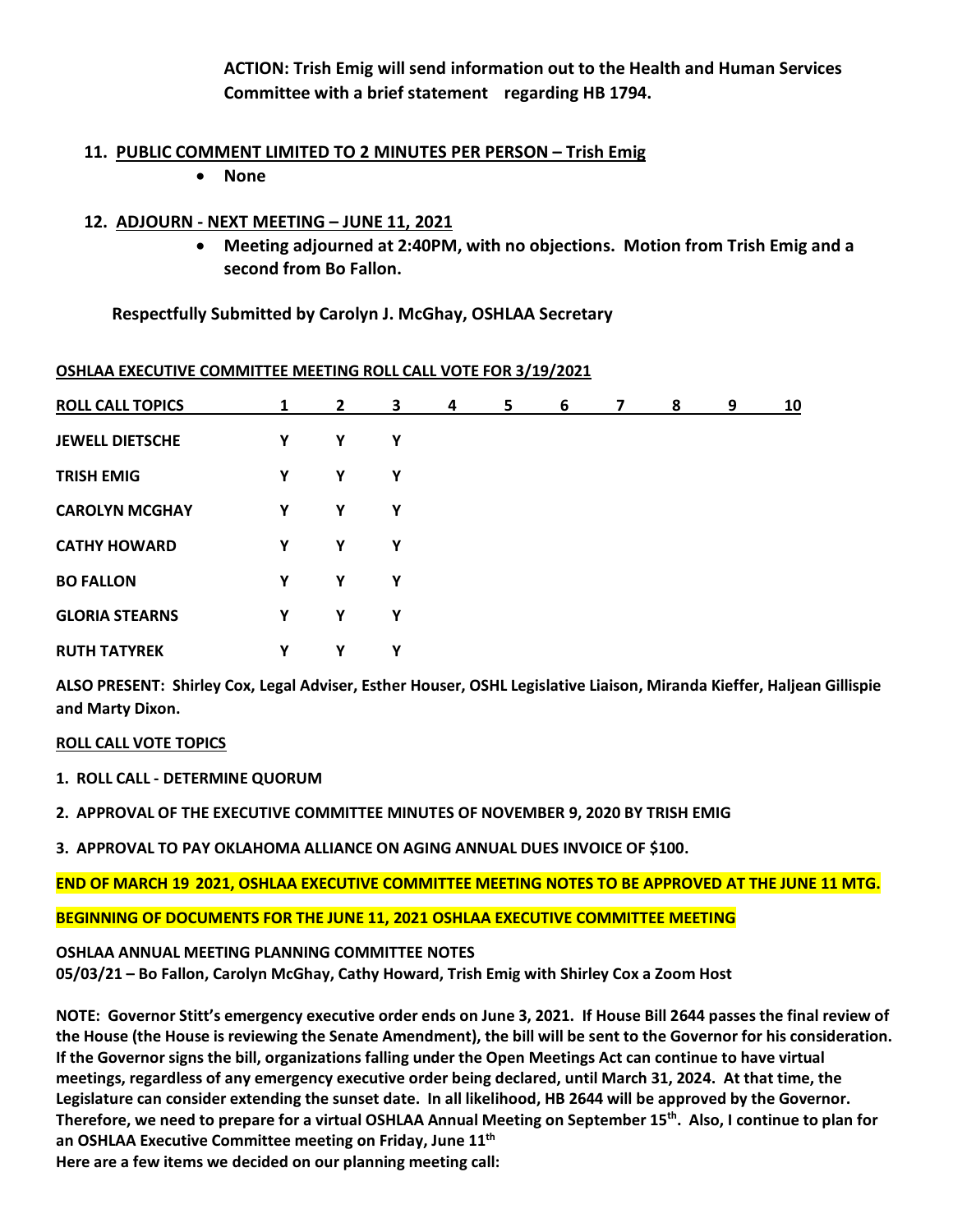- **Virtual Meeting since the feeling is there would be a greater attendance ACTION: Bo will check with Kris Manriquez, ASCOG AAA Director, to determine ASCOG's ability to host the Annual Meeting. If Kris indicates ASCOG is unable to support the request, Trish will follow-up with Blair Schoeb, Areawide Aging Agency Director to determine their capability.** Kris agreed, but the OSHLAA can no longer meet virtually, so the meeting will have to be an in-person meeting. A location in OKC will be identified.
- The OSHLAA Annual Meeting will be scheduled on September  $15<sup>th</sup>$  from 1PM until 4PM Begin with Lunch -?
- An agenda could include the following:
	- 1. Welcome and introduction of ALL attendees, including speakers
	- 2. Kick Off by Jeromy Buchanan, the Community Living Aging and Protective Services Executive Director and his five-year vision of his organizations and the ongoing support, including the MOU with the OSHLAA
	- 3. Business Meeting:
		- a. Approval of OSHLAA 2019 Annual Meeting Minutes Carolyn McGhay
		- b. Treasurer's Report Cathy Howard
			- To include OSHLAA State Income Tax Check Off Status and **SFY 2021-2022 OSHLAA Budget**
		- c.  $2^{nd}$  V.P Membership Report Roberta Dake
		- d. First V. President/Legislative Report Bo Fallon and Esther Houser
			- To include brief summary of 2021 State Legislative Successes
			- To include brief summary of carry-over OSHL bills into 2022 State Legislative Session
			- To include Accolades for Representative Tammy West, and a **brief message from Representative** Tammy West, if accepts invitation to speak
	- 4. Break in Business Meeting
	- 5. Introduction of Speaker on Impact of Oklahoma's Broadband Width Expansion Project on Older Oklahomans (Possibly Senator James Leewright, Co-Chair of Council, or Mr. Roger Neal – COO of Duncan Hospital)
	- 6. Resume Business Meeting
	- 7. Possible approval of OSHLAA Bylaw Amendments
		- To include brief overview Trish Emig
	- (Remove virtual meeting amendments made in 2018 and add younger OSHL Associate Members)
	- 8. Possible approval of OSHLAA Policy Revised Manual
		- To include brief overview Trish Emig
	- 9. Election of new OSHLAA Officers Nominating Committee (Currently, Rowena and Mardi)
		- a. Trish Emig *Outgoing* OSHLAA President (Term Limited)
		- b. Bo Fallon *Resigned effective Sept. Annual Mtg.;* OSHLAA Legislative Liaison 1<sup>st</sup> V. President Position
		- c. Roberta Dake *Outgoing* OSHLAA 2nd V. President- Membership Liaison (Term Limited)
		- d. Cathy Howard Treasurer *Resigned from* Treasurer Position Effective September, 2021 Annual Mtg.
		- e. Carolyn McGhay Secretary *Continues* in Position
	- **10.** Set dates for the 2022 OSHL Legislative Session and OSHLAA Annual Meeting

Memorandum of Understanding

Between Oklahoma Human Services and Oklahoma Silver Haired Legislature Alumni Association

To ensure adequate support of the Oklahoma Silver Haired Legislature Alumni Association (OSHLAA), a nonprofit membership corporation, Oklahoma Human Services (OKDHS) and OSHLAA agree to this Memorandum of Understanding

(MOU) and the following provisions.

#### Section A - General

1. The OSHLAA Executive Committee provides administrative and business oversight of the Oklahoma Silver Haired Legislature (OSHL) and OSHLAA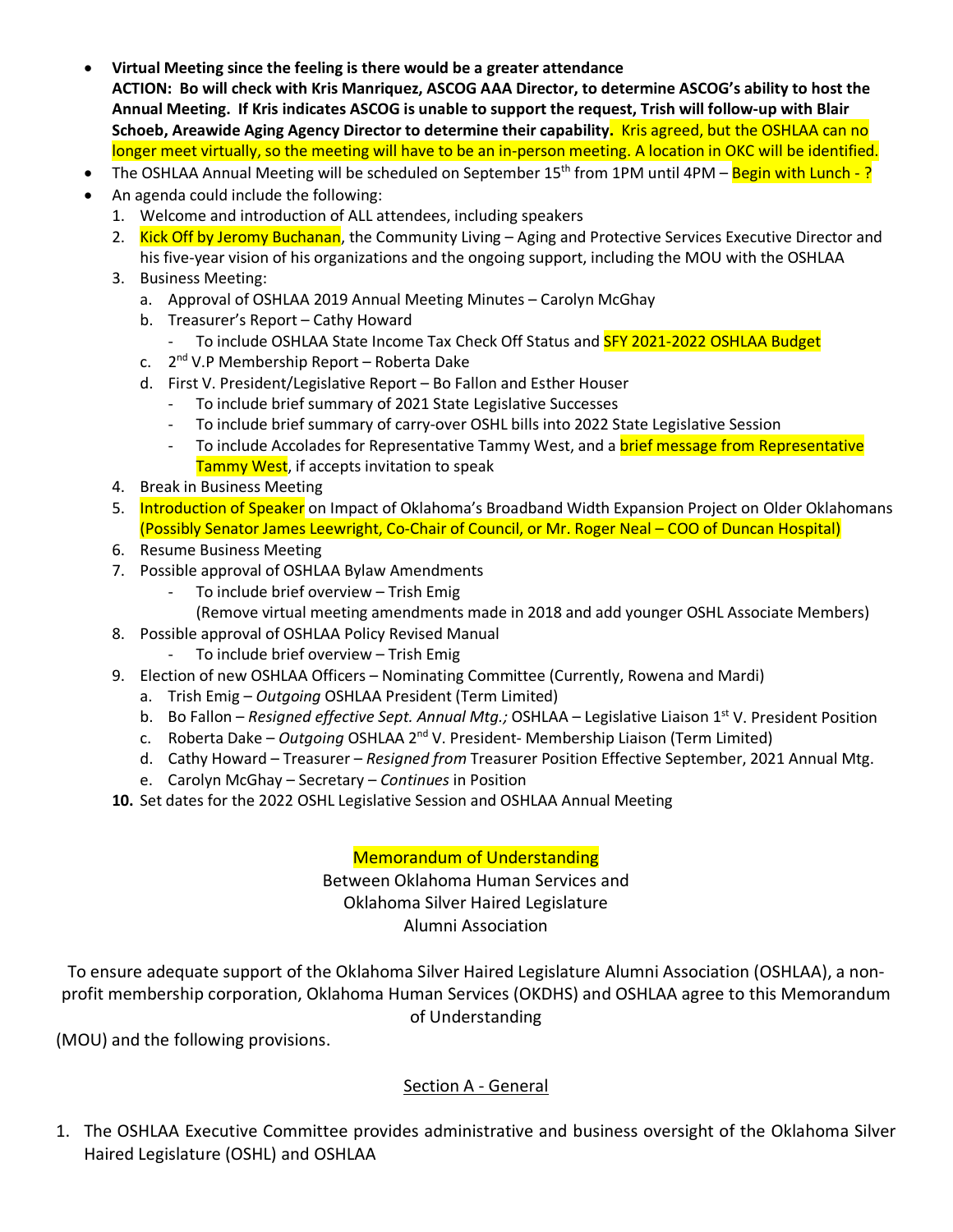- 2. Within the limitation of statutes governing a public entity, the OSHLAA Executive Committee shall have sole discretion of management, administrative and oversight decisions required to accomplish the duties and responsibilities of the OSHLAA and OSHL
- 3. OSHLAA Executive Committee shall have, but not be limited to, sole discretion as follows:
	- a) OSHLAA is to be a self-governing organization independent from the OKDHS
	- b) OSHLAA will be responsible for all events, meetings, sessions, business, and activities related to the work of the OSHL and OSHLAA
	- c) OSHLAA shall be responsible for the preparation, execution and retention of all minutes, records, documents, papers, materials, and accounts of the OSHLAA and the OSHL.

#### Section B - Administration of Funds

- 1. As provided in the Oklahoma Statutes in Section 2368.4 of Title 68 and Section 2368.3a of Title 68, OKDHS is required to administer funds accruing to the "Oklahoma Silver Haired Legislature-Excellence in State Government Revolving Fund."
- 2. To assure the fulfillment of OKDHS obligations, OKDHS and OSHLAA agree to the following provisions:
	- a) Community Living, Aging and Protective Services shall be OSHLAA's designated contact point within OKDHS.
	- b) OKDHS shall use monies authorized by Section 2368.4 of Title 68 for the following purposes:
		- 1) To fund all reasonable expenses of:
			- i. Oklahoma Silver Haired Legislature legislative sessions
			- ii. Oklahoma Silver Haired Legislature training sessions,
			- iii. Silver Haired Legislature interim studies, and
			- iv. Silver Haired Legislature advocacy activities approved by the Oklahoma Silver Haired Legislature Alumni Association Executive Board.
	- c) Monies authorized may only be used for expenses incurred by Silver Haired Legislators and alternates and other members of the Oklahoma Silver Haired Legislature Alumni Association as approved by the Oklahoma Silver Haired Legislature Alumni Association Executive Board for reasonable expenses incurred in activities described in 2b of this section.
	- d) All payments for travel related costs, including per diem, shall be by reimbursement only and shall be in accordance with the rates set forth in the State Travel Reimbursement Act, 74 O.S. 500.1 et.seq.
	- e) OKDHS and OSHLAA shall not use monies authorized by Section 2368.4 for salaries or other administrative costs, or any programs or services not authorized by this Statute.
	- f) OSHLAA shall maintain adequate and separate accounting and fiscal records and accounts for all funds received. All such records, procedures and accounts shall be made available for audit and/or examination upon request by representatives of the OKDHS. Further, all books, records, documents, accounting procedures, practices, or any other items relevant to this MOU are subject to examination by OKDHS and the State Auditor and Inspector.
	- g) OSHLAA shall furnish program reports, statistical reports and financial reports in the format and at such times as may be required by OKDHS.
	- h) OSHLAA shall retain all books, documents, papers, records and transactions for at least three (3) years from the date of submission of the final expenditure report or until all audit findings have been resolved, whichever is later, or as otherwise required by law. OSHLAA shall, as often as OKDHS deems necessary, permit authorized representatives of OKDHS and the State of Oklahoma to have full access to and the right to fully examine all such materials.
	- i) Monies generated pursuant to this section shall be paid to the State Treasurer and placed to the credit of the Oklahoma Silver Haired Legislature - Excellence in State Government Revolving Fund.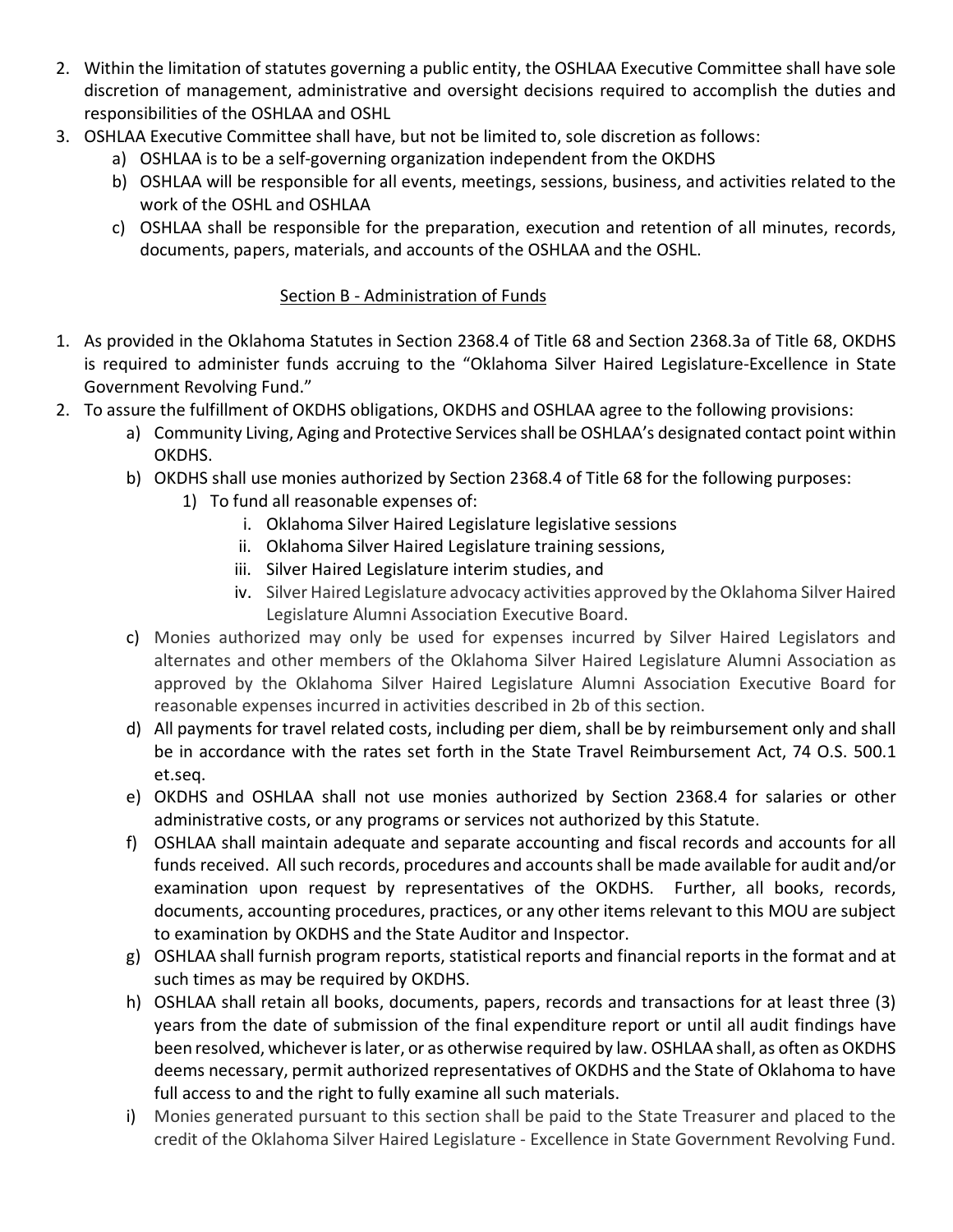- 1. Except as provided above for fiscal oversight, OKDHS shall have no management, administrative or oversight responsibilities for the activities of OSHLAA and OSHL.
- 2. OKDHS shall assist OSHLAA leadership in understanding the leadership roles necessary to effectively administer the organization.
- 3. OKDHS shall provide only technical expertise and support to the OSHLAA as follows:
	- a) provide information and guidance on relevant legal issues, including information on the requirements of the Open Meeting Act, or other laws to assist OSHLAA in complying with laws in the operation of OSHLAA and the OSHL;
	- b) provide technical advice and assistance in the execution of the legislative session of OSHL, including assistance in facilitating representative legislative committee meetings and general sessions each year;
	- c) provide technical advice and assistance in following parliamentary procedure for OSHLAA meetings;
	- d) offer legislative trainings, as needed, for the OSHL legislators; and

\_\_\_\_\_\_\_\_\_\_\_\_\_\_\_\_\_\_\_\_\_\_\_\_\_\_ \_\_\_\_\_\_\_\_\_\_\_\_\_\_\_\_\_\_\_\_\_\_\_\_\_\_\_\_\_

e) as requested, review submitted OSHL legislative bills and provide comments on the bills for review by the OSHL legislators.

The terms of this memorandum of understanding shall begin \_\_\_\_\_\_\_\_\_\_\_\_\_, 2021 and shall be automatically renewed for successive one-year terms unless subsequent legislation changes the above-mentioned statutes, or the MOU needs to be modified.

Trish Emig, President Justin Brown, Director Oklahoma Silver Haired Legislature Oklahoma Human Services Alumni Association

DATE\_\_\_\_\_\_\_\_\_\_\_\_\_\_\_\_\_\_\_\_\_\_ DATE\_\_\_\_\_\_\_\_\_\_\_\_\_\_\_\_\_\_\_\_\_\_\_\_\_\_

**NOTES FROM THE OSHL STATE INCOME TAX CHECKOFF REQUISITION PROCESS/RULES DATE AND LOCATION: May 20, 2021; DHS – SEQUOYAH BUILDING. CAPITOL COMPLEX**

**PRESENT: Jeromy Buchanan, Director Community Living – Aging and Protective Services (CAP); Barbara Guinn, Legal Development, CAP; Jenean Arnold, Finance Supervisor, CAP; Cathy Howard, OSHLAA Treasurer; and Trish Emig, OSHLAA President.**

**The document we used as the basis for our discussion was the Memorandum of Understanding (MOU) draft document between DHS (Director, Justin Brown) and the OSHLAA. The OSHLAA executive committee has been asked to review and sign the document.** 

**The OSHLAA Income Tax Refund Check Off funds will be held in a revolving fund, Oklahoma Silver Haired Legislature – Excellence in State Government Revolving Fund located in the State Treasurer's Office.**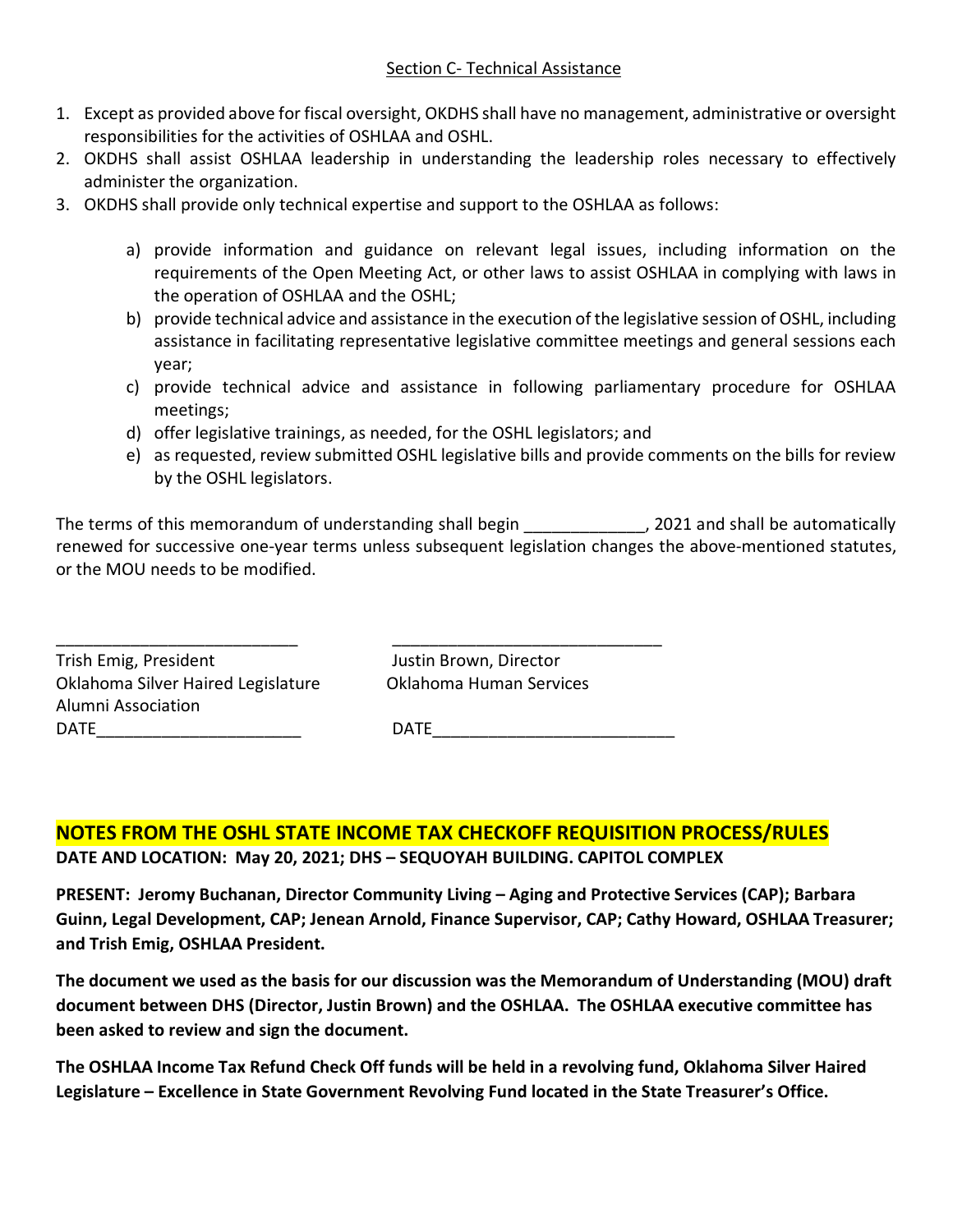**Oklahoma State Statute, Title 68, Section 2368.4 and Section 2368.3a provides definition and direction as to the criteria the funds must meet in order to qualify to be spent for the purpose of the OSHLAA and the OSHL:**

 **To fund all reasonable expenses of:**

- **OSHL legislative sessions**
- **OSHL training sessions**
- **OSHL legislative interim studies**
- **OSHL advocacy activities approved by the OSHLAA executive board**

**When the OSHLAA – Excellence in State Government Revolving Fund was reactivated, it was discovered there was a balance of \$17,578. Jenean estimated approximately \$500 has been collected resulting from the 2020 state income tax fiscal year, thus far.** 

**The state fiscal year runs July 1 through June 30.**

**The revolving fund will become active July 1, 2021. However, no funds can be requested unless the funds meet the above criteria as well as are contained in an OSHLAA pre-approved annual budget. Janine directed Cathy and Trish to submit a budget for State Fiscal Year (SFY) 2022, as soon as possible. The budget will be reviewed by CAP and amended, in concert with Trish and Cathy, before final approval is provided.** 

**The OSHLAA executive committee must submit a budget in subsequent state fiscal years by April 1st of each year to continue requesting funds from the OSHL Revolving Fund.** 

**Jenean indicated a requisition (Request to Purchase) will be created for the OSHLAA to use to request the funds. Any amount over \$5,000 will require the OSHLAA to conduct a Request for Proposal (RFP) process, in which the OSHLAA must provide the scope of work and the expected deliverable, for contractors/vendors to bid on. All vendors must be told that it will take up 45 days to receive payment. No payment can be made the day of the service, or the day an item is purchased. The vendor/contractor must be established (set up) as a vendor of the State of Oklahoma. Usually the vendor/contractor will be paid by a wire transfer after a vendor/contractor invoice is submitted for any services or purchases rendered. The OSHLAA will be required to approve the invoice prior to the invoice being paid by DHS.** 

**Jenean said the OSHLAA needs to consider continuing their independent checking account where membership fees, personal contributions, and filing fees are deposited. These funds can be used for incidentals and administrative costs which require immediate purchase.** 

**All travel related expenses, including per diem and lodging, will be by reimbursement only. Revolving fund monies cannot be used for salaries or other administrative costs, or for any programs and services not authorized by State Statute.** 

**The OSHLAA must maintain separate accounting and fiscal records and accounts for any funds received from the revolving fund. And the records must be available for auditing purposes as requested by DHS. Additionally, reports may be requested.** 

**The OSHLAA will be required to retain all fiscal records related to the expenditure of the revolving funds for at least three (3) years.** 

 **Submitted by Cathy Howard and Trish Emig**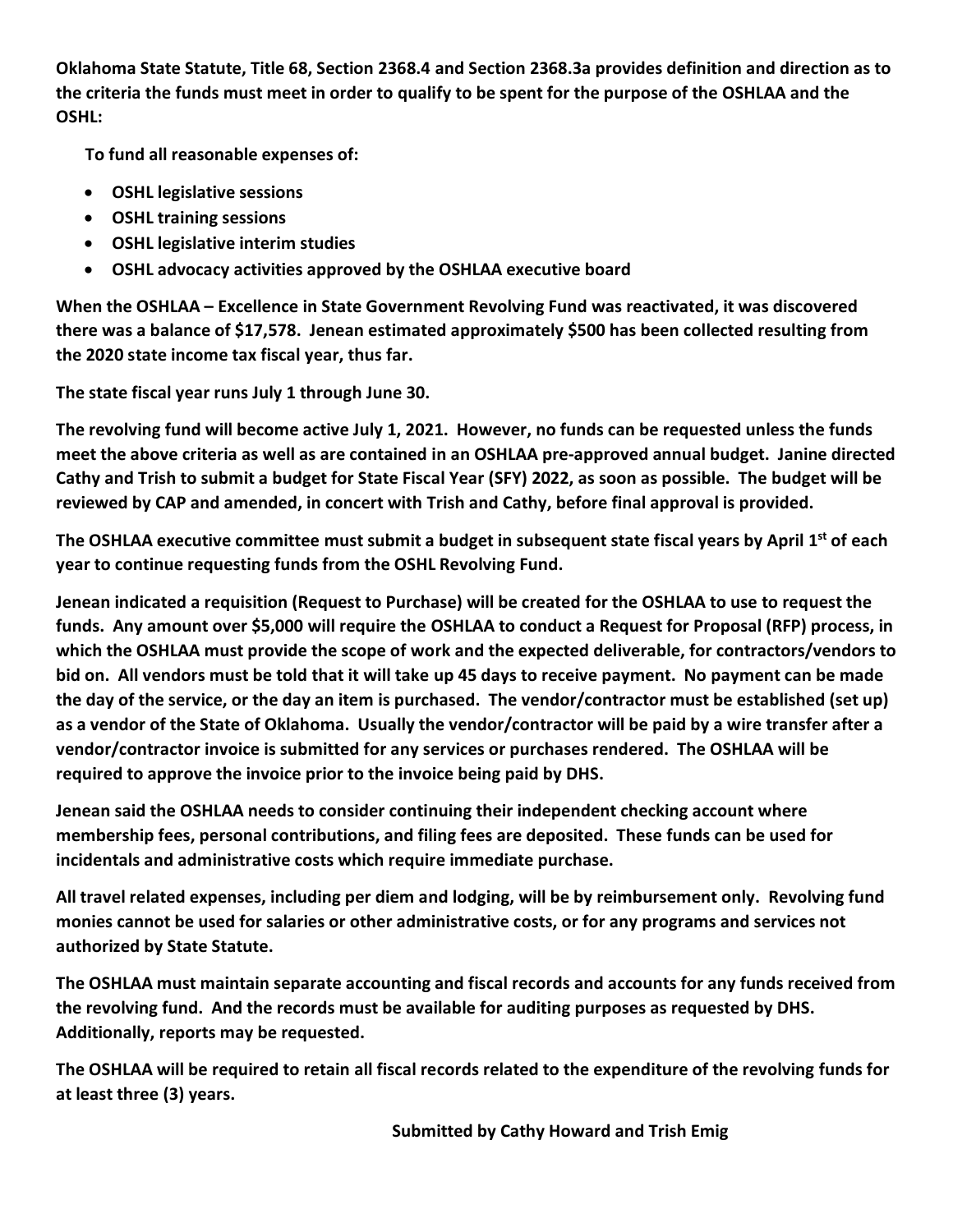### **OKLAHOMA SILVER HAIRED LEGISLATURE ALUMNI ASSOCIATION BUDGET STATE FISCAL**

### **YEAR 2022 BEGINNING JULY 1, 2021 AND ENDING JUNE 30, 2022**

#### **4 OSHLAA Executive Committee Meetings 1 All 2000 if In-Person** \$4,000 if In-Person

For OSHLAA Executive Committee Members ONLY

- \$1,000 per Meeting
- Printing and Mailing documents for Meeting
- Lunch, Beverages and Snacks for In-Person Meetings
- Mileage Reimbursement at \$.40/mi up to \$100 Total Reimbursement as well as, \$25 per diem payment for those traveling 100 miles or more one-way

Currently there is one meeting scheduled for the remainder of 2021 on November 19<sup>th</sup>.

| OSHLAA Annual Meeting on September 15th, 2021<br>Speaker - \$500.00                                                                                                                                                                                                                                                                                                                                                                                                         | \$1,500 if Virtual<br>(Currently, not planning for a virtual<br>meeting since HB2644 is not moving.) |
|-----------------------------------------------------------------------------------------------------------------------------------------------------------------------------------------------------------------------------------------------------------------------------------------------------------------------------------------------------------------------------------------------------------------------------------------------------------------------------|------------------------------------------------------------------------------------------------------|
| Printing documents for Meeting and Mailing<br>$\blacksquare$<br>Documents - \$1,000                                                                                                                                                                                                                                                                                                                                                                                         |                                                                                                      |
| OSHLAA Annual Meeting on September 15th, 2021<br>\$25 per diem payment and 1 night lodging reimbursement,<br>or \$.50 mileage reimbursement up to \$100 for those traveling<br>100 miles or more one-way<br>Lunch, Snacks and Beverages - \$1,250<br>\$25/Attendee (Plan for 50 Attendees)<br>Speaker - \$500.00 - Broadband Width Expansion in Oklahoma<br>Printing/Mailing documents to OSHLAA Members                                                                    | \$4.500 if In-Person                                                                                 |
| Oklahoma Alliance On Aging Annual Membership<br><b>Receive Quarterly Newsletter</b>                                                                                                                                                                                                                                                                                                                                                                                         | \$100.00                                                                                             |
| <b>OSHLAA Payment for Oklahoma Aging Partnership</b><br>Bill Tracking System of which the OSHLAA is a Member of<br>3 organizations: State Council on Aging, OK Alliance on<br>Aging (OAoA) and Oklahoma Silver Haired Legislature Alumni<br>Association. E-Capitol System total annual cost is \$1,500 with<br>The majority of the system paid "out-of-pocket" by contributions<br>From OAoA members. Without this system, legislative advocacy<br>would be very difficult. | \$250.00                                                                                             |
| <b>Oklahoma Silver Haired Legislature Marketing</b><br>Provide designated OSHLAA Committee to identify and<br>seek approval from the OSHLAA Executive Committee to<br>purchase marketing items for OSHL member recruitment<br>purposes and for legislative advocacy purposes.4                                                                                                                                                                                              | \$1,000.00                                                                                           |
| <b>OSHL Member Business Cards</b>                                                                                                                                                                                                                                                                                                                                                                                                                                           | \$500.00                                                                                             |
| <b>OSHLAA Banking Account Fee</b>                                                                                                                                                                                                                                                                                                                                                                                                                                           | Currently, have no fee.                                                                              |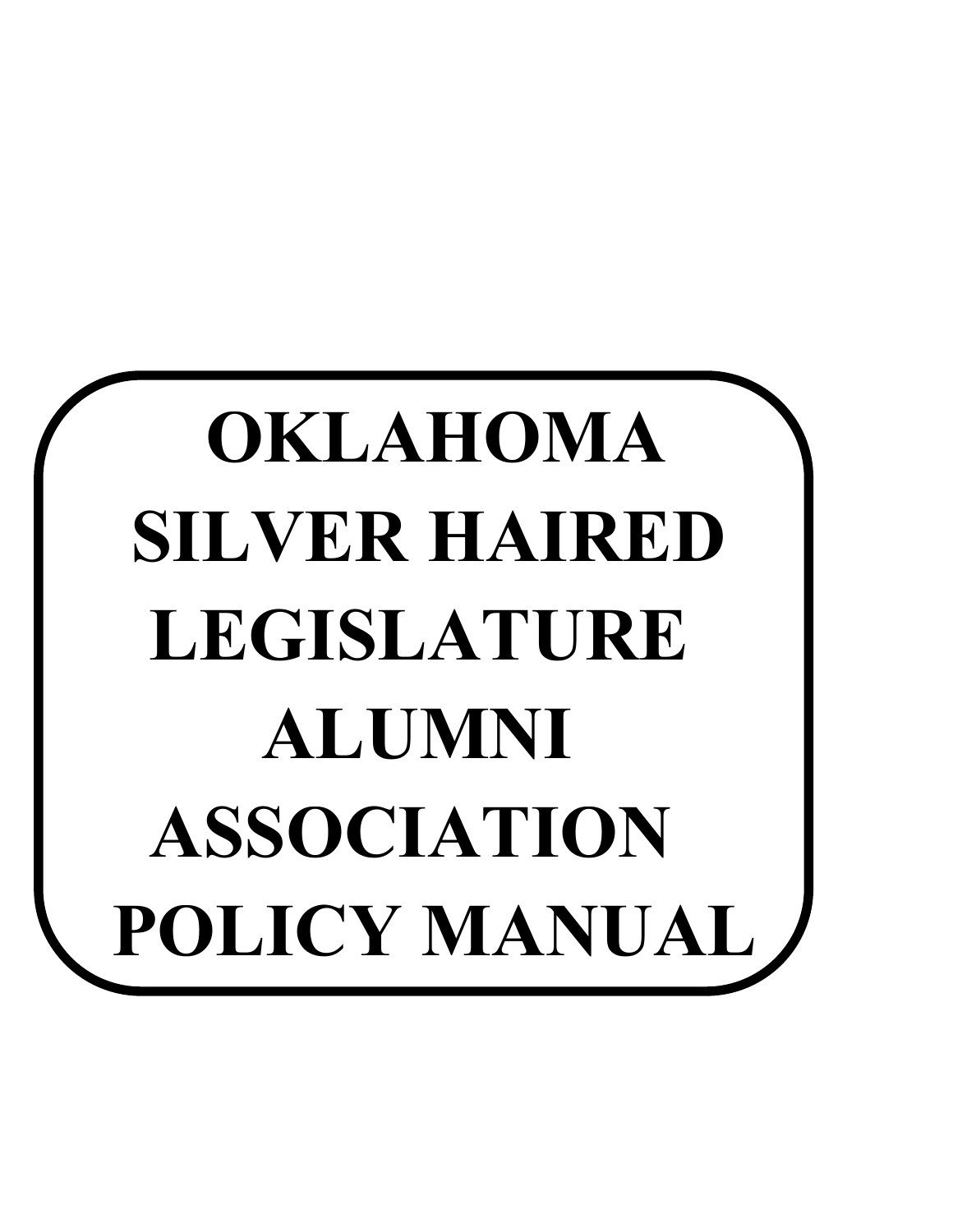# **Table of Contents**

|                                                                                    | 3  |
|------------------------------------------------------------------------------------|----|
| <b>MEMBERSHIP ELIGIBILITY AND DIRECTORY</b>                                        |    |
|                                                                                    | 5  |
|                                                                                    | 5  |
| <b>GENERAL POLICY</b>                                                              |    |
|                                                                                    | 6  |
|                                                                                    |    |
| ASSIGNMENT AND DUTIES OF ALTERNATES AND APPROVED ASSOCIATE MEMBERS                 |    |
|                                                                                    | 7  |
|                                                                                    | 8  |
| OSHL/OSHLAA SPONSORS AND OSHL SOCIAL MEDICA --------------------------------       | 8  |
|                                                                                    | 9  |
| <b>FINANCES</b>                                                                    |    |
|                                                                                    | 10 |
| Application Fees & Filing Fees                                                     | 10 |
|                                                                                    | 11 |
| OSHLAA Executive Officer Petty Cash Fund, Per Diem ------------------------------- | 12 |
| Expense Reimbursements to OSHLAA and OSHL Members ----------------------------     | 12 |
|                                                                                    | 12 |
| <b>APPOINTEE AND MEMBERSHIP NOTICES</b>                                            |    |
|                                                                                    | 13 |
| OSHLAA Membership and OSHL Appointment Change Notice------------------------       | 13 |
| OSHLAA Membership Dues and OSHL Filing Fees' Collection Notice-----------------    | 14 |
|                                                                                    | 15 |
|                                                                                    | 15 |
|                                                                                    | 16 |
|                                                                                    | 17 |
|                                                                                    | 18 |
|                                                                                    | 18 |
|                                                                                    | 18 |
|                                                                                    | 20 |
|                                                                                    | 21 |
|                                                                                    | 24 |
|                                                                                    | 29 |
|                                                                                    | 30 |
|                                                                                    | 31 |
|                                                                                    | 32 |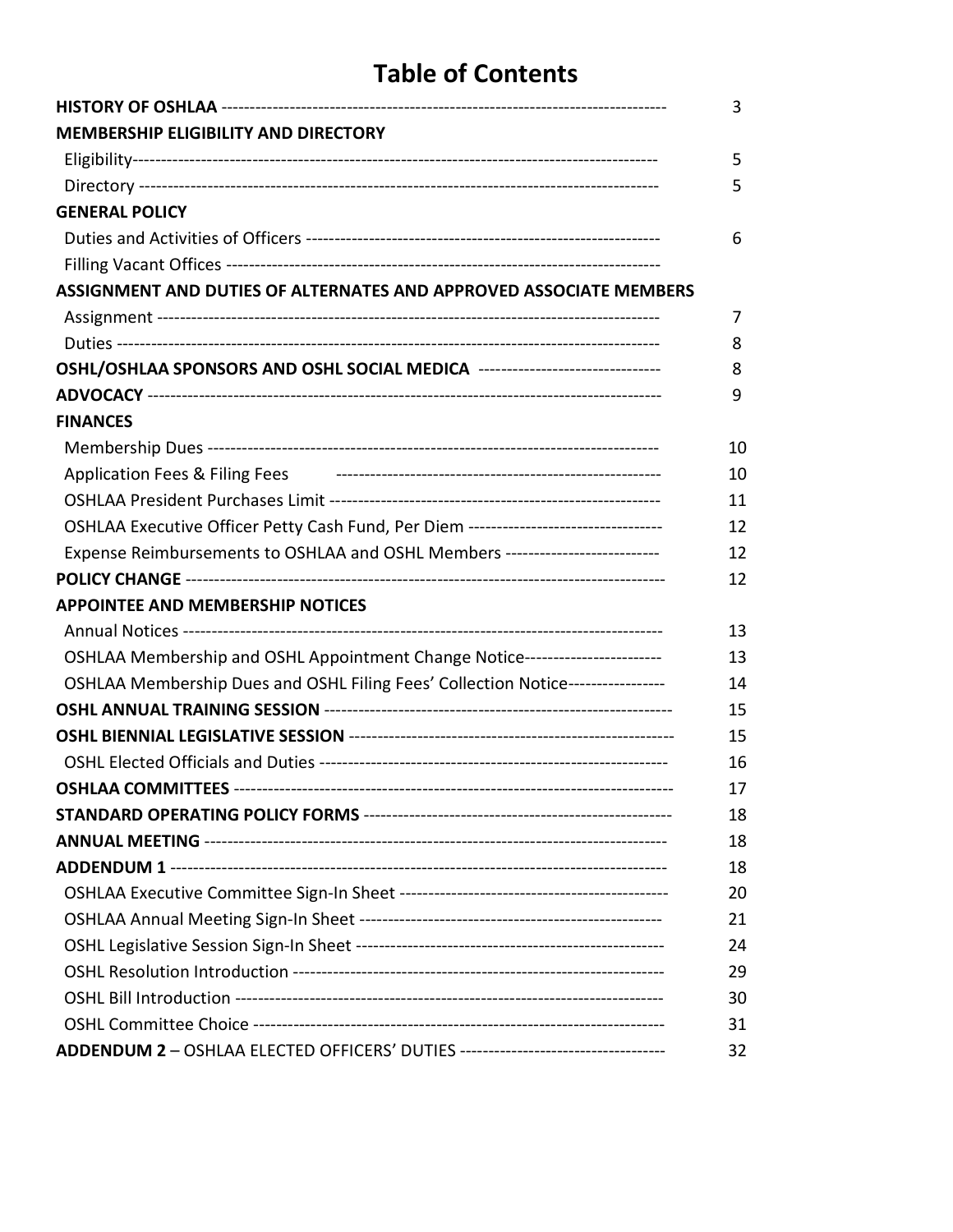## **HISTORY OF THE OSHL AND THE OSHLAA**

 The Oklahoma Silver Haired Legislature is a concept imported into Massachusetts from Florida in the early 1980s. The first Silver Haired Legislature (SHL) convened in Texas decades ago and the idea spread to over half of the States in the United States. A National Silver Haired Congress was founded in 1994 by, then, U.S. Representative Richard Gephardt and U.S. Senator Barbara Mikulski.

 The Oklahoma Silver Haired Legislature (OSHL) was established in1981 to educate Older Oklahomans on the Oklahoma State Legislative process. Additionally, the OSHL membership represented and advocated for the needs of Older Oklahomans to the Oklahoma State Legislature. One of the forces behind the establishment of the **OSHLAA** was Tulsan, Rye Oliver, who attended a meeting of the Western Gerontological Society in San Francisco in 1981 as part of Mr. Oliver's job responsibility working as a Planner for the Tulsa Area Agency on Aging (AAA). A meeting workshop entitled, "Silver Haired Legislature," attracted Mr. Oliver's attention. When Mr. Oliver returned to Tulsa, he knew that Older Oklahomans would benefit from a similar organization so he set out to establish a Silver Haired Legislature, similar to what Missouri and Florida had implemented. With the help of the Tulsa Area Agency on Aging (AAA), as well as the Department of Human Services, Aging Services Division Community Living – Aging and Protective Services Division, Mr. Oliver was successful. Initially, state funding was provided to the Oklahoma Silver Haired Legislature, but as State needs increased and revenues decreased, the Legislative funding was withdrawn. The organization became self-supporting by **contributions** and holding fund raisers (i.e. pancake breakfasts, the sale of OSHL license plates, the sale of pecans, and other fund raisers).

 The Oklahoma Silver Haired Legislature (OSHL) currently is funded through the Oklahoma Silver Haired Legislature Alumni Association (OSHLAA). The OSHLAA members seek individual and business contributions, as well as pay Membership Dues. OSHL Appointees pay biennial Filing Fees. In the 2019 State Legislative Session, the Oklahoma Income Tax Refund Checkoff Box for the OSHLAA was re-established. This monumental happening will help fund the ongoing good work of the OSHL.

 The OSHLAA supports the OSHL activities and business with the cooperation, technical and office support with the Department of Human Services, Aging Services–Community Living – Aging and Protective Services Division as well as the Area Agencies on Aging (AAAs).

 Mr. Oliver stated, "OSHL appointed Senators and Representatives and OSHLAA members are closer to the problems and concerns of Senior Citizens since the members ARE Senior Citizens." The OSHL is a body of Older, Volunteer Advocates who have been recommended to the Area Agencies on Aging (AAA) Directors to be appointed, or elected by other Older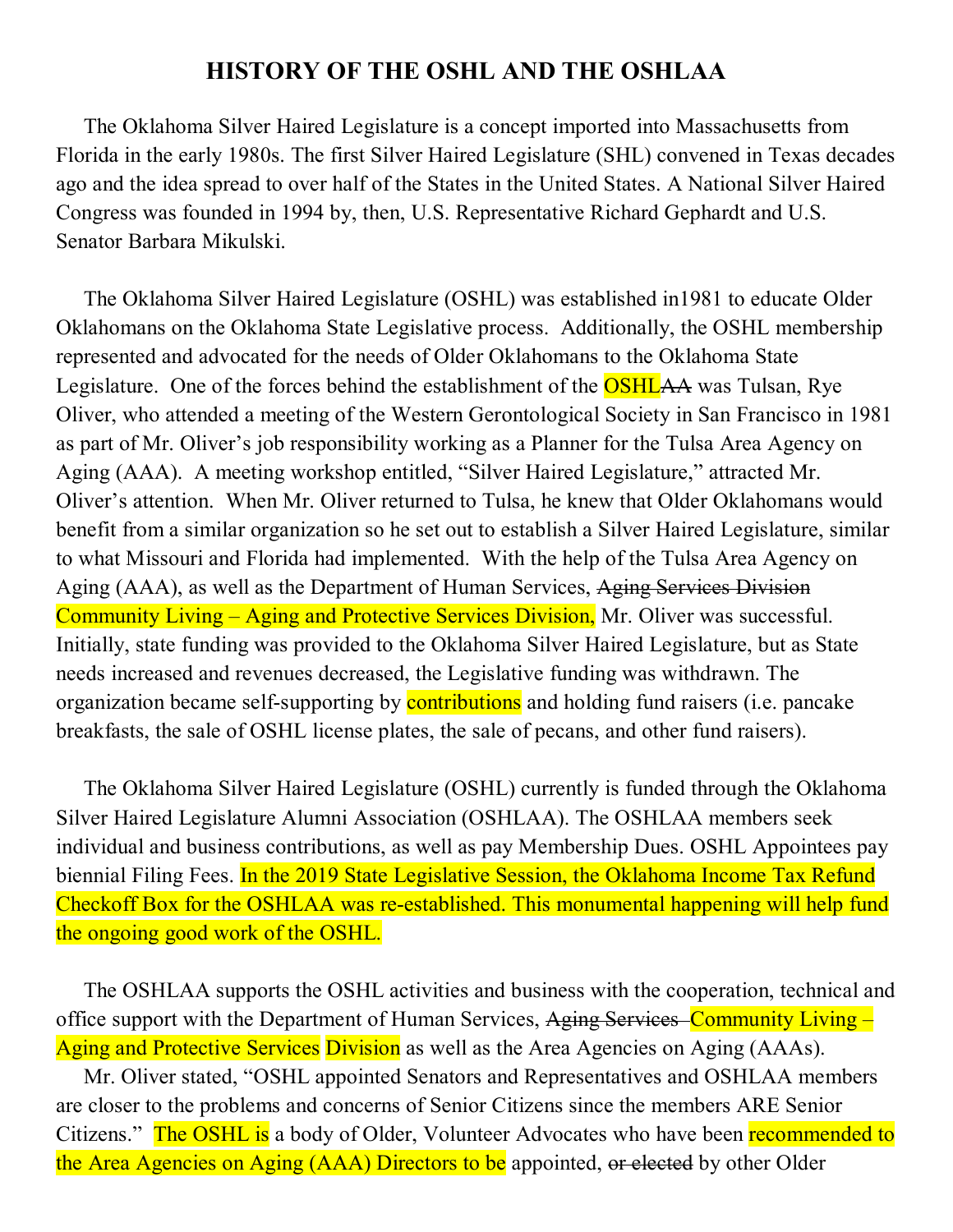Oklahomans according to the OSHLAA Policy and Bylaws. The **OSHLAA** is a grassroots organization, whose members reside in the Area Agency on Aging (AAA) Districts throughout Oklahoma, and whose members seriously pursue remaining in touch with Older Oklahomans so that their needs are represented at the State Capitol. Our The members OSHL Appointees participate in the State of Oklahoma Legislative Process to propose and advocate for important legislation that improves the quality of life and better protects Older Oklahomans. The policy of the OSHL is to take action on State Government Legislation that conforms to the underlying goal of improving the lives of Older Oklahomans. Neither the OSHLAA, nor the OSHL, support or oppose any political party or candidate.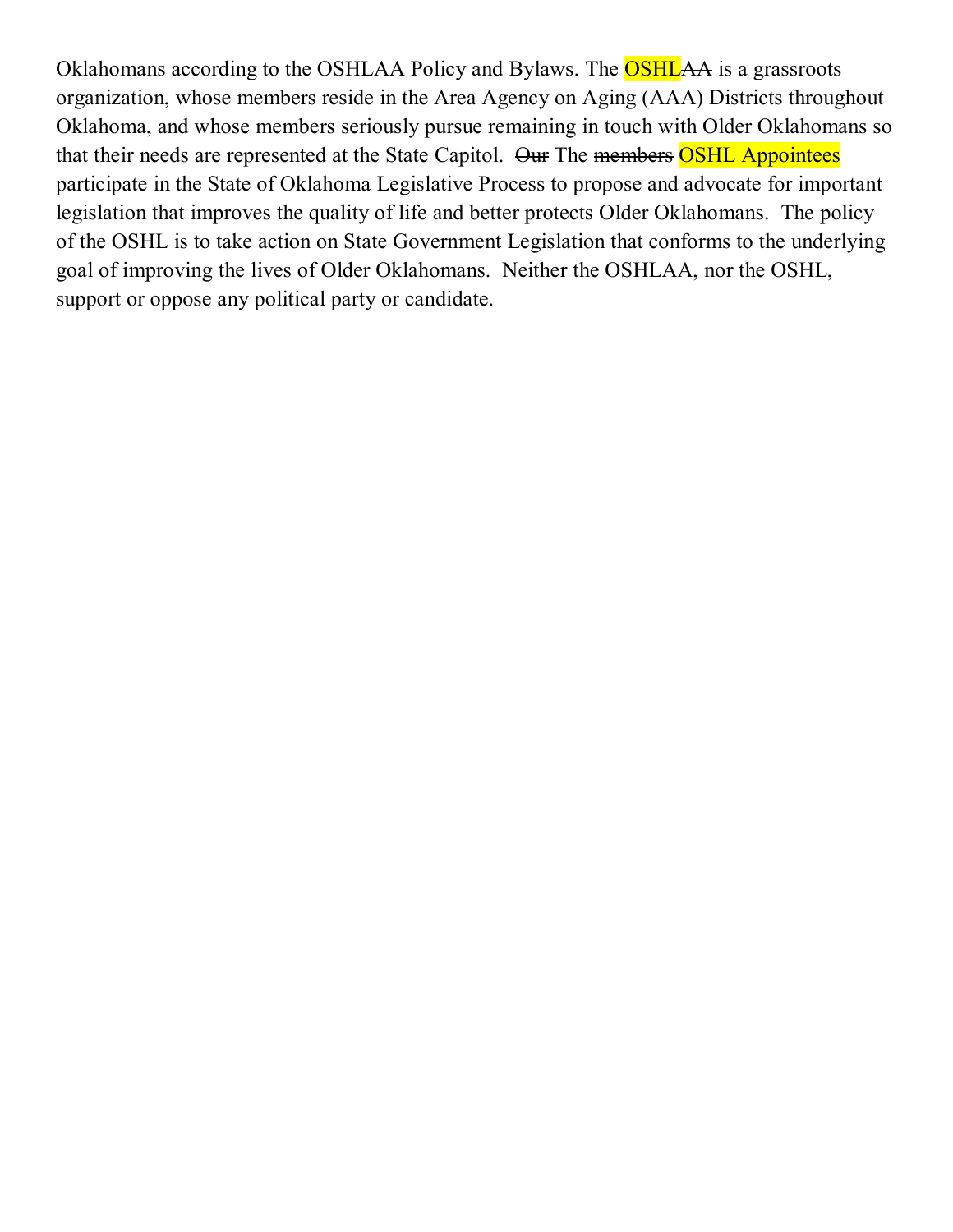# **MEMBERSHIP ELIGIBILITY AND DIRECTORY**

### **Eligibility**

*All Silver Haired Legislators (SHL, and Alternates, and Associates who have served six (6) months of their first term of office, or who have attended and participated in one (1) Silver Haired Legislative Session, are eligible for membership in the Oklahoma Silver Haired Legislature Alumni Association (OSHLAA). Spouses, significant other, and SHL applicants who were not appointed to serve in a specific Area Agency on Aging (AAA) legislative position, as well as persons who are interested in learning the legislative and advocacy processes, also may be are eligible to serve as appointed by the AAA Director, or his or her Designee, as an OSHL Associate Member. There are 22 Senate and 46 Representative appointed positions available as well as Alternates and Associate Members for the same appointed positions. There are an unlimited number of Associate appointed positions available in each AAA.* 

An active member of the OSHL or a former member of the OSHL must join the OSHLAA to be an Alumni.

A person who meets the requirements for serving in the OSHL, or has served in the OSHL, does not have to belong to the OSHLAA to serve in the OSHL.

### **Directory**

*The Second Vice President shall prepare, maintain and update the Membership Directory. The Membership Directory shall be distributed to all members of the OSHLAA at either the OSHLAA Annual Meeting or the OSHL Legislative Session. The updated Membership Directory also shall be provided to the AAA Directors on an annual basis.* 

Revisions shall be made as necessary during the legislative terms and after the appointment of the AAA OSHL members. If the AAA  $\Theta$ SHL'ers members wish to appoint offices within each AAA, members-they may do so. Following the October September-election of OSHLAA officers, an updated "at-a-glance" listing of officers' names, position, address, telephone number(s), E-mail and fax numbers directory shall be provided to the AAA Directors by the OSHLAA 2<sup>nd</sup> V. President. Any change(s) that occur after the October September elections will be updated and provided to the AAA Directors at the time the change occurs.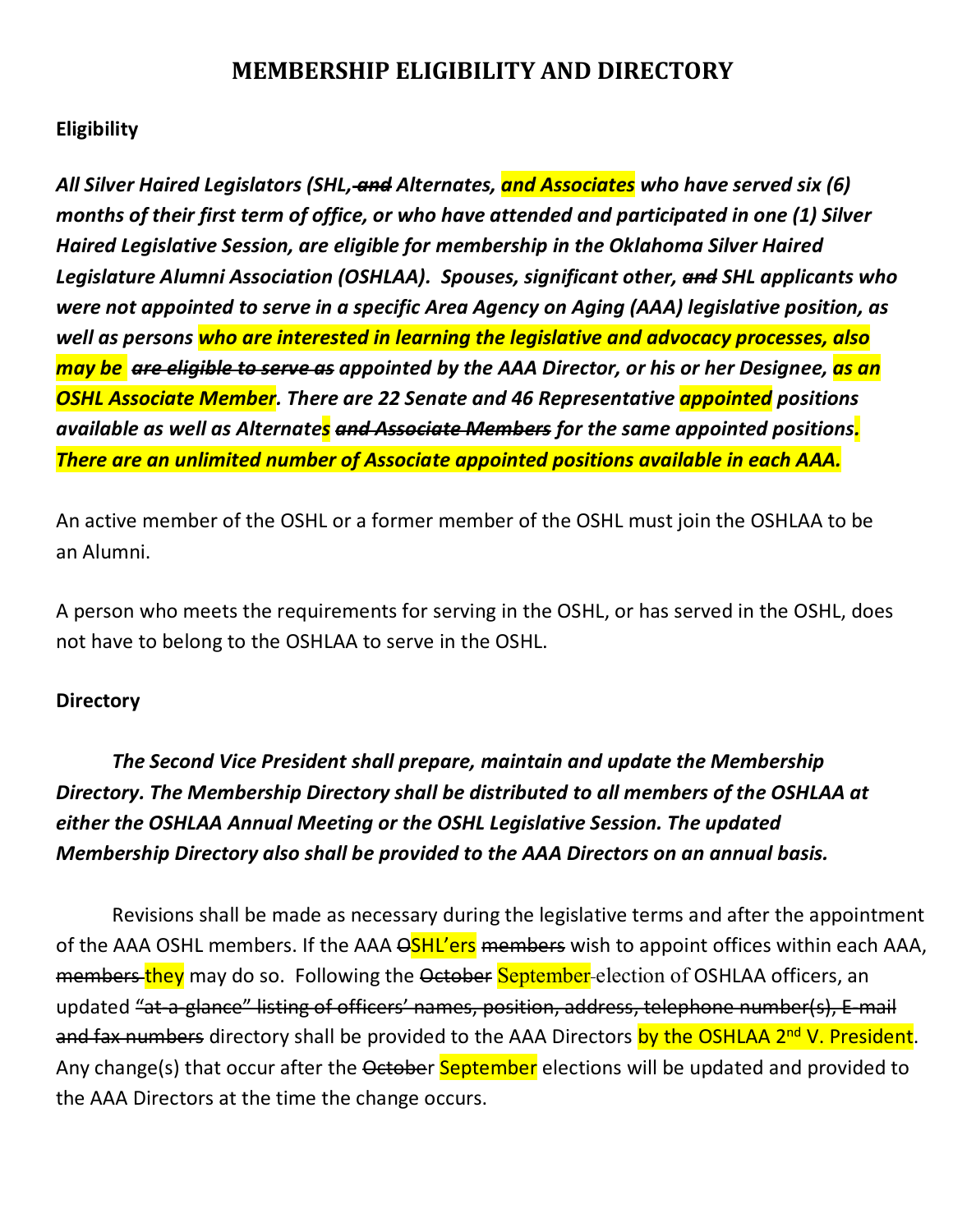# **GENERAL POLICY**

### **Duties and Activities of Officers**

*The elected OSHLAA Officers shall be the President, First Vice President, Second Vice President, Secretary and Treasurer.*

*No officer shall be selected to serve more than two (2) successive terms. If an officer is elected to fil a vacancy for one year or more that shall count as one (1) term.* 

*If possible, The President, Second Vice President and Treasurer shall be elected in odd numbered years for a two (2) year term and the First Vice President and Secretary shall be elected in even numbered years for a two (2) year term. All officers will serve two-year terms or may continue to serve until a successor is elected.* 

### **Duties**

Any activity in the performance of duties as stated in the OSHLAA By-Laws for the OSHL and/or the OSHLAA by any officer shall be approved by the OSHLAA Executive Committee prior to the activity being performed. Materials to be used and the names of guest speakers used in programs shall be presented to and approved by the Executive Committee prior to the program's being presented to the members of the OSHL'ers. the OSHLAA members and/or other groups. A job description of each OSHLAA Office is provided in Addendum 2 of this Policy Manual.

**Treasurer:****Duties as per By-Law;** *in addition will file necessary reports to IRS all necessary forms, to include form 990 when/if the organization retains 501 tax exempt status*

### **Activities of Officers**

Only those officers and members who are elected or appointed and whose **general** duties are stated in the By-Laws of the OSHLAA can make copies of documents and/or notices and distribute them at Executive Committee meetings and/or other meetings approved by the OSHLAA, training sessions and Legislative Sessions.

The President can assign and ask for volunteer members to perform certain designated duties and tasks, such as mailing agendas and providing other information to OSHLAA members.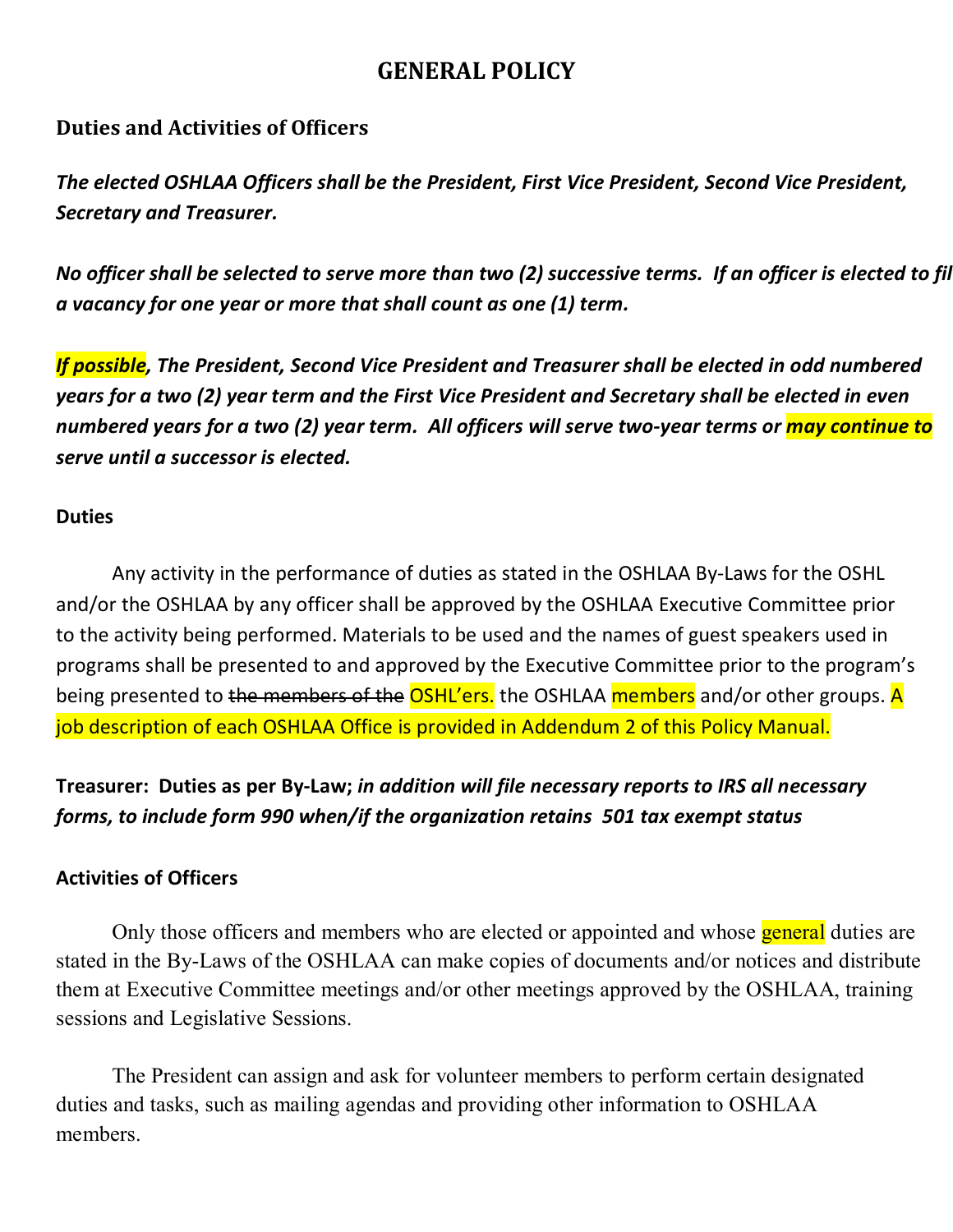### **Filing Vacant Office(s)**

When a vacancy occurs in an OSHLAA office ARTICLE VIII of the OSHL/OSHLAA By Laws shall be followed.

## **ASSIGNMENT AND DUTIES OF ALTERNATES AND ASSOCIATE MEMBERS**

### **Assignment**

As are OSHL Legislators, Alternates shall be appointed by the respective AAA Director and shall be listed in any committee(s) on which the respective Legislator serves and shall serve and vote in the committee(s) if the Legislator cannot attend the committee meetings. Associates, also, may be appointed by the AAA Director and shall may be listed in and serve in the same committee(s) as the Alternate and Legislator. Associates do not have voting rights at the biennial OSHL Legislative Session, nor can OSHL Associate Members author bills.

#### **Duties**

Alternates and Associates are encouraged to attend the same meetings as the **SHL** Legislator and discuss issues and other legislative matters with the **SHL** Legislator. This will insure that, in the event that the appointed Legislator cannot attend the meetings, training sessions or a Legislative Session, the Alternates and Associates will be better prepared to represent their AAA constituents.

 OSHL Senators, Representatives, Alternates and Associates understand that they are appointed to represent Older Oklahomans in their respective AAA OSHL Districts. Appointed SHL Legislators and Alternates are encouraged to engage with Older Oklahomans in their Districts, as well as have knowledge about the issues that affect the lives of Older Oklahomans. This fact finding serves as the foundation for bills that are written and proposed by SHL Legislators. The SHL Legislators and Alternates understand that they are required to advocate for the passage of favorable legislation as well as oppose unfavorable legislation in the State Legislature.

## **USE OF FACILITIES AND MATERIALS OF OSHLA AND OSHLAA SPONSORS**

The Sponsor's facilities and materials can only be used for printing, distribution and mailing of documents used by the OSHL and OSHLAA. Such documents include agendas, notices,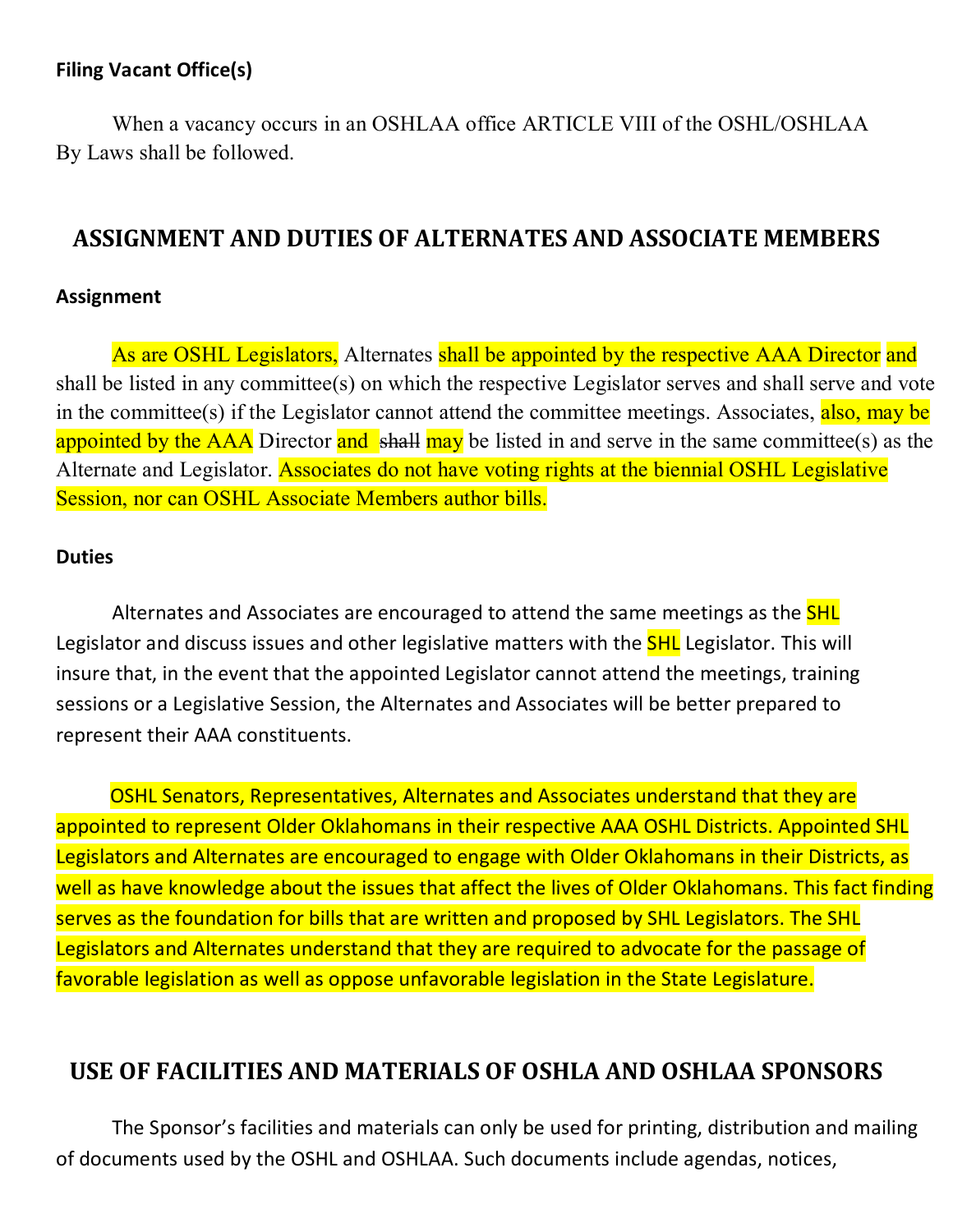newsletters and other documents which are authorized by the President and/or Executive Committee of the OSHLAA.

# **SOCIAL MEDIA**

In 2014, a face book page was created for the OSHL. The purpose was twofold: provide legislative information to the OSHL Legislators, Alternates and Associates, as well as to the OSHLAA members; and promote the organization to potential, future OSHL Legislators and OSHLAA members. The OSHLAA President was determined to preside as the Administrator of the page, and to work closely with the First V. President on the information to be posted on the face book page. The President may seek support from other members to ensure the information which is posted on the OSHL face book page is accurate and is current.

Before posting content on the face book page, consideration shall be given to how the information will reflect upon the OSHL. Additionally, the content shall directly relate to improving the lives of Older Oklahomans; the information must be accurate and taken from a trusted source; the information can bear no political motivation; the intent is to have a conversation, rather than push a particular agenda unless it is an agenda that the OSHLAA executive committee has approved; the information shall be presented professionally and respectfully; all responding persons shall be treated with respect; any disrespectful or unsubstantiated post will be removed from the OSHL face book page by the OSHLAA President, or the President's designee.

# **ADVOCACY**

The number of bills the OSHL prioritizes for consideration by the Oklahoma State Legislature shall be no more than five (5) and no more than two (2) resolutions each OSHL Legislative Session. The bills shall be determined and voted on during the OSHL Legislative Session that occurs in odd numbered years biennially. OSHL members SHL Legislators may monitor other bills of interest to the OSHL and Older Oklahomans. The Legislators, and may are encouraged to provide legislative information to their AAA SHL'ers in their respective AAA to keep all AAA SHL'ers updated. Making a request to be placed on AAA Council meetings' agendas to provide State legislative updates is encouraged.

# **FINANCES**

### **OSHLAA Membership Dues**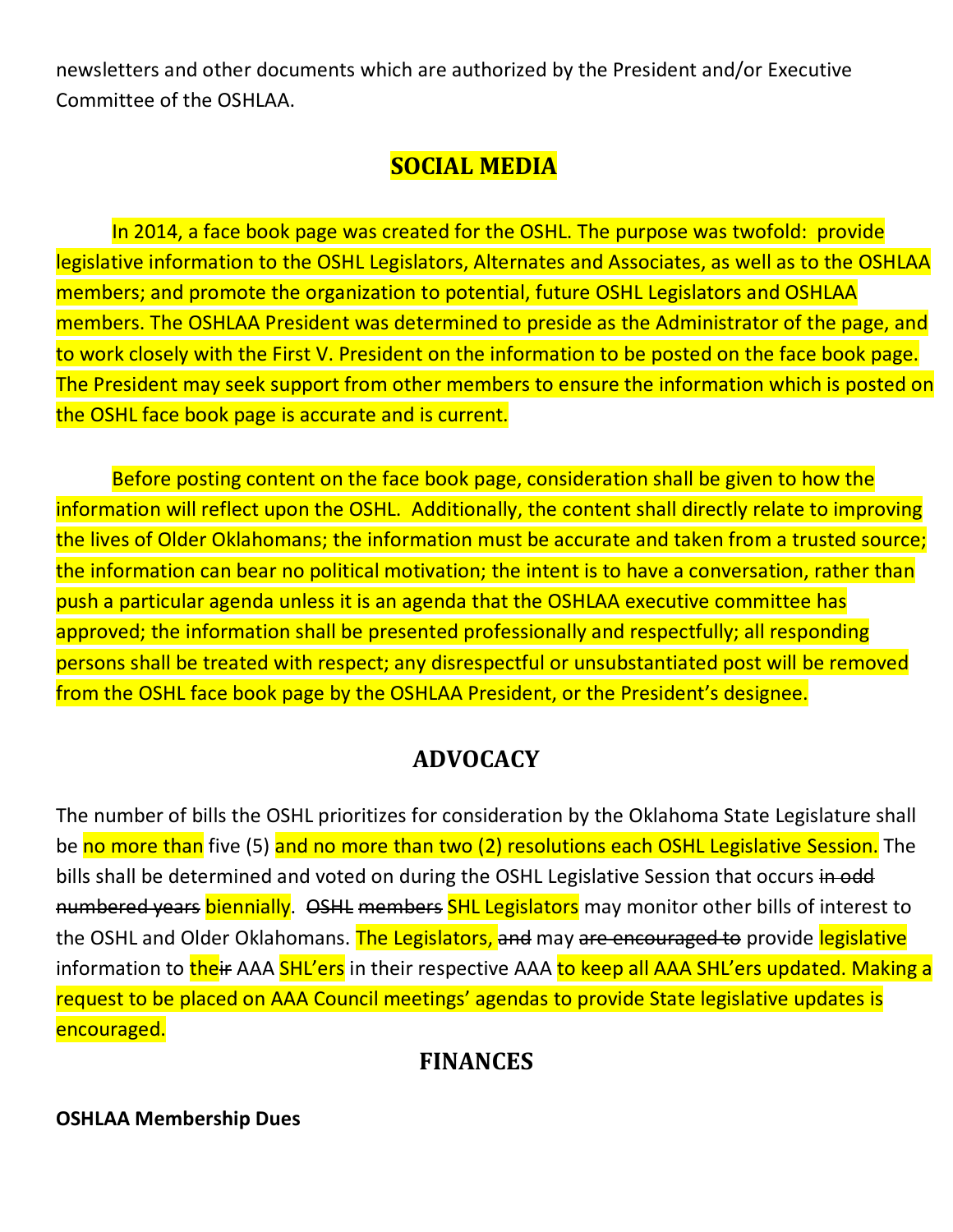The two categories of the OSHLAA Membership Dues are Annual and Lifetime. The term for the Annual dues shall begin October 1 and end September 30. Lifetime Membership Dues shall run for the lifetime of the member. Current Annual Dues shall be \$15.00 and Lifetime Membership Dues shall be  $$60.00$ . Any change in any dues shall be approved by the vote of the OSHLAA Membership at their Annual Meeting. Any change(s) shall become effective on October 1.

Annual OSHLAA Membership Dues notices shall be sent by the 2<sup>nd</sup> Vice President, Membership Treasurer by September 1 each year. If Annual dues are not paid by September 30, the dues shall be considered delinquent and the member's voting privileges shall be suspended. If the member pays the dues between October 1 and the next subsequent Annual Meeting, or at the Annual Meeting, the dues shall be current and voting privileges shall be reinstated.

 If an Associate Member is eligible to join the OSHLAA, the membership dues shall be the same as the dues for the two (2) categories of dues, Lifetime and Annual.

## **Treasurer:****Duties as per By-Law;** *in addition shall report to IRS all necessary forms, to include form 990 when/if the organization retains 501 tax exempt status.*

### **Application Filing Fees for OSHL Representatives, Senators, or Alternates and Associates**

During the application and appointment process, the *filing* fee is due at the time the Applicant is considered for appointment for an OSHL Legislative Position in the **OSHL** Senate or House of Representatives, or as an Alternate or Associate appointment. The filing fee is \$15.00 and is given to the AAA Director who shall forward the filing fee to the provided or sent by the Applicant to the respective SHL Treasurer or to the OSHLAA Treasurer before the appointment is can be made. The filing fee can be accompanied by a completed OSHL Application, and sometimes a letter of recommendation from a current OSHL Appointee. The OSHL Treasurer, or the OSHLAA Treasurer shall send a copy of the application and accompanying letter to both the OSHLAA Second Vice President and Treasurer, as well as the respective AAA Director requesting that the AAA Director make an appointment. The Applicant for an OSHL Legislative Position must understand that they are being appointed to represent Older Oklahomans in their District. The OSHL Applicant also must understand that to represent Older Oklahomans in their District, the Applicant must seek information from these Older Oklahomans about what issues affect their lives. Finally, the OSHL Applicant must understand that it shall be his or her responsibility to seek information for possible legislation that will enable the lives of Older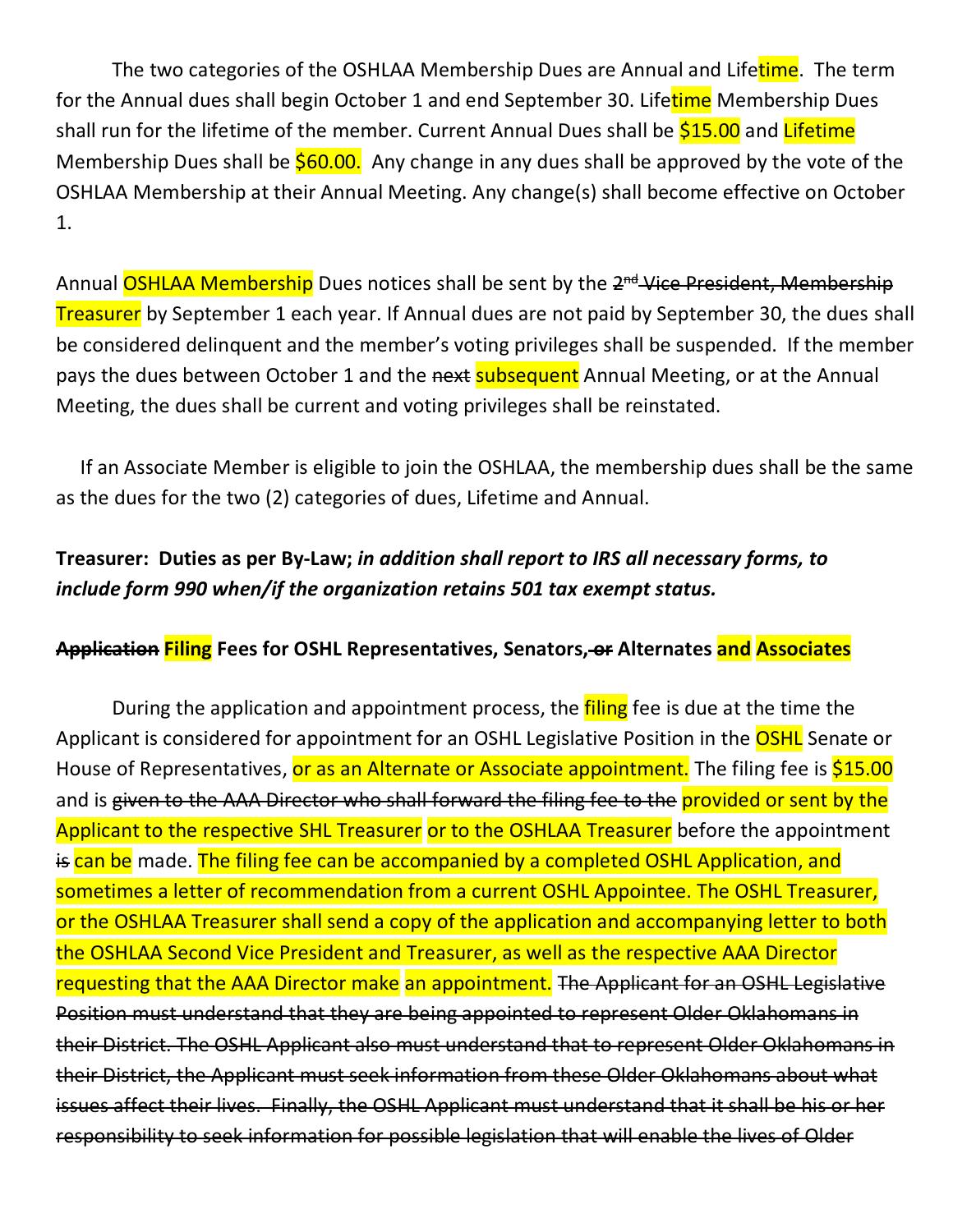Oklahomans in his or her District. If more than one Applicant is appointed to a legislative position, the second Applicant shall serve as the Alternate for the position. When a Legislator, Alternate or Associate Member is appointed, the filing fee shall be paid before the appointment is made.

The Executive Committee shall determine any change of the filing fee. Any change shall be approved by the vote of the OSHLAA Membership at the Annual Meeting and shall be effective immediately.

If a candidate for the OSHL drops out of the application process before the appointment takes place, the filing fee shall be returned upon the written request of the Applicant. The filing fee is not refundable after the appointment is made by the AAA Director, and the OSHLAA President Appointment Letter has been sent to the appointed Applicant.

### **Purchases**

The President of the OSHLAA shall have the authority to authorize purchases for the OSHLAA not to exceed \$250.00. **All receipts must be provided to the Treasurer, and the expenditure(s) must** *To be approved by the executive committee at the following subsequent OSHLAA executive committee meeting.*

### **OSHLAA Executive Committee Officers' Petty Cash Fund**

A \$25.00 petty cash fund shall be provided to the Treasurer and 2<sup>nd</sup> V. President, as requested. **All receipts must be provided to the Treasurer, and the expenditure(s) must** *be approved by the executive committee at the subsequent meeting.*

### **OSHLAA Executive Committee Per Diem**

Established May, 2019, a \$25.00 per diem amount shall be provided to the OSHLAA Executive Committee members who travel over 100 miles one-way to attend an OSHLAA Executive Committee meeting, for those qualifying members requesting the per diem amount.

**Expense Reimbursements to OSHL and OSHLAA Members**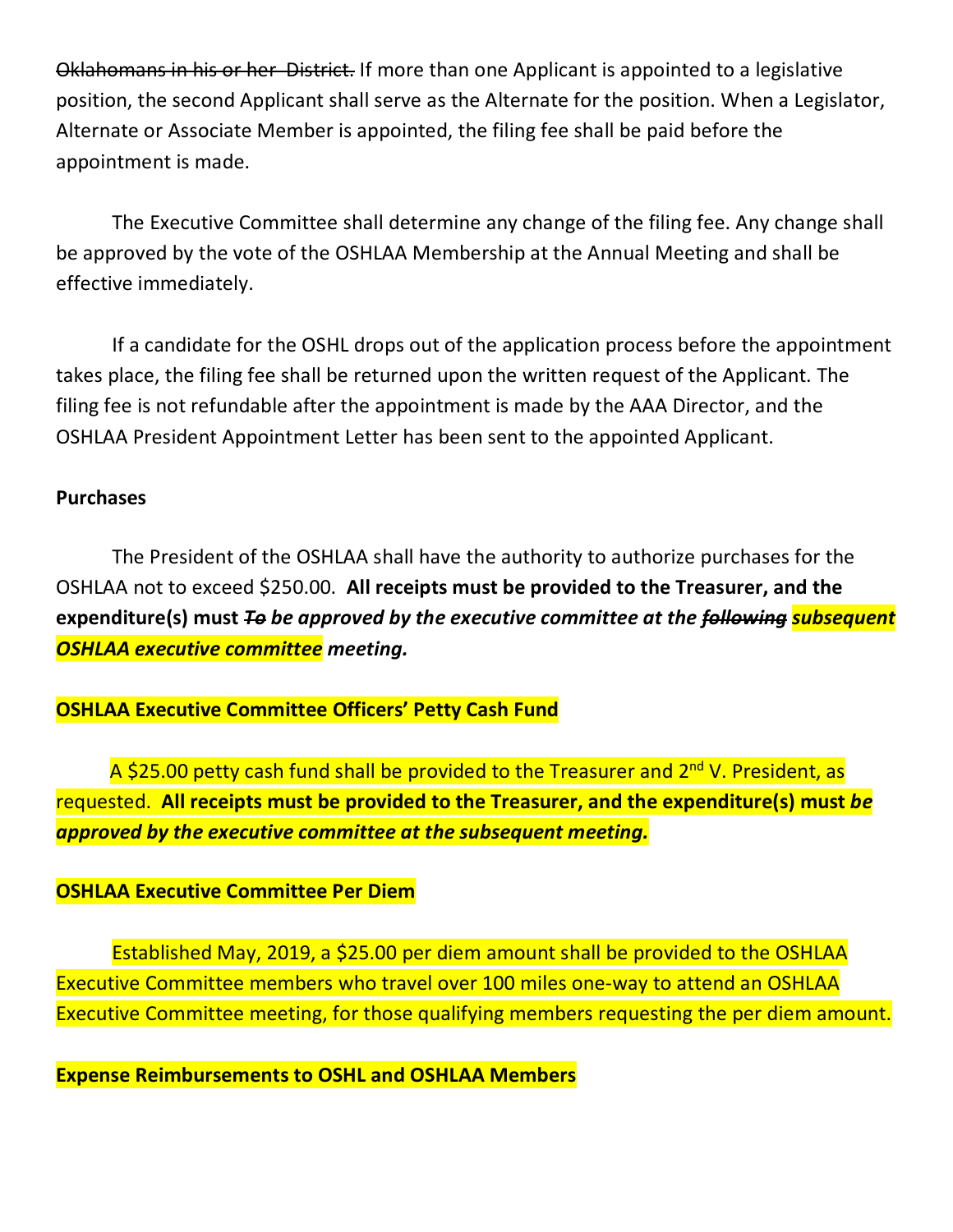The OSHLAA shall use the State reimbursement practices as a guideline for OSHL Appointee and OSHLAA Member expense reimbursement amounts. *Only those expenses approved by the OSHLAA Executive Committee shall be reimbursed, at the request of OSHL Appointees and OSHLAA Members.*

### **POLICY CHANGE**

The Executive Committee may review and change policy at any quarterly regularly, scheduled meeting provided notice is sent to Executive Committee Members thirty (30) days in advance. If an emergency arises, the Executive Committee can change policy at an Emergency Meeting called by the President of the OSHLAA.

## **APPOINTEE/MEMBERSHIP ROUTING NOTICES**

### **OSHLAA Member Status Notices**

AAA Directors, or his or her designee, and/or any respective AAA SHL Appointee may send a notice by E-mail or telephone, of an illness or death of OSHLAA members to the Second Vice-President 2<sup>nd</sup> V.P. Membership. Should the OSHLAA Executive Committee members learn of an illness or death of an OSHLAA Member, the member may notify the respective AAA Director, as well as the OSHLAA 2<sup>nd</sup> V.P. Membership, who will inform other elected OSHLAA Officers.

### **OSHL Appointment/OSHLAA Membership Changes Notices by AAAs**

AAA Directors, or his or her designeeated person, may send any changes for to the current OSHL'ers, Members, Alternates and Associates, as well as changes to the and Active OSHLAA Alumni in residency of the respective district to the OSHLAA Second Vice President. It is helpful to include as well as the AAA, OSHL district number and legislative position(s). The OSHLAA Second Vice-President 2<sup>nd</sup> V.P. Membership, who will inform the other OSHLAA officers of changes. When an OSHLAA member becomes inactive, the AAA Director, or his or her designee, may send the member's name and address to the **OSHLAA Second Vice-**President 2<sup>nd</sup> V.P. Membership who will inform the other elected OSHLAA officers.

### **OSHL New Appointment Notices by AAAs**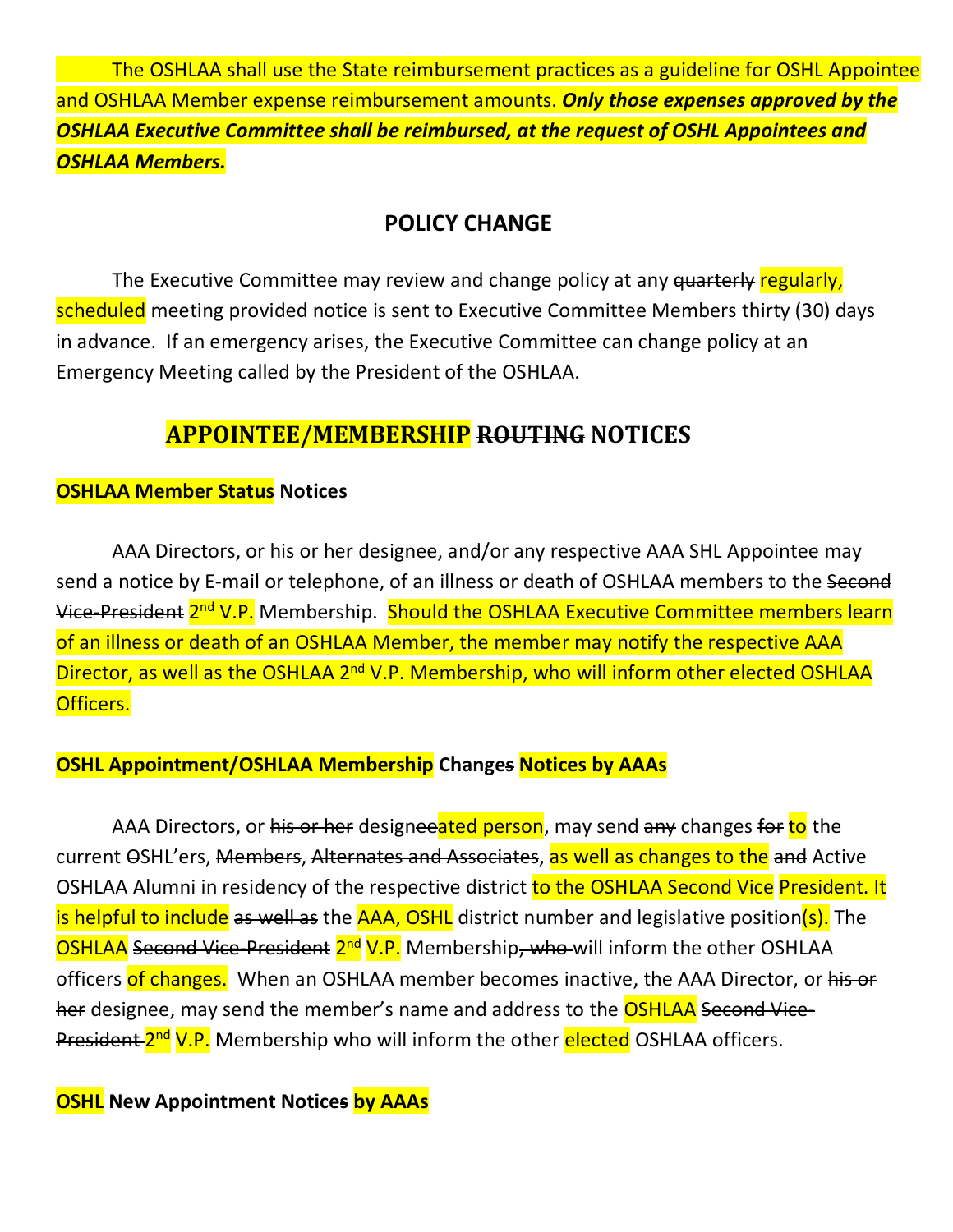The Director of the AAA, or designated person, shall send the name, address, legislative district number, number of terms served, telephone number(s), e-mail address and/or fax number of a new Appointee to the respective,  $\Theta$ SHL'ers members including Alternate and Associate positions, shall be provided to the **OSHLAA** Second Vice-President-2<sup>nd</sup> V.P. Membership. of the OSHLAA, as well as to the, respective OSHL appointees. Such notice shall constitute the confirmation and notice of the **OSHL** Appointee to serve in that position.

The OSHLAA Second Vice-President 2<sup>nd</sup> V.P. Membership of the OSHLAA shall send the name(s) and the information of new Appointee(s) to the other OSHLAA President, Treasurer and Secretary Officers. The Senate or House officer, or OSHLAA President and/or 1<sup>st</sup> Vice President, shall send a new OSHL member Appointee, a welcome letter that provides current bill information about bills of importance to the OSHL, as well as important upcoming dates.

### **Collection of OSHLAA Membership Dues and Application OSHL Filing Fees Collection Notices**

Annual OSHLAA Membership dues and OSHL biennial filing fees shall be sent collected by in the each AAA SHL Treasurer in the respective district, or by the OSHLAA Treasurer if an OSHL has no Treasurer. The Each AAA OSHL Treasurer shall send the names of OSHLAA Annual and Lifetime members of OSHLAA, and the members' expiration dates of the dues for Annual Members to the **OSHLAA** Second Vice President Membership as well as to the OSHLAA **Treasurer.** The OSHLAA Secretary Second V. President and Treasurer shall keep the OSHLAA Membership List current and resolve any conflicting information.

#### **OSHL Appointment of Representatives and Senators Notices**

AAA Directors, or his or her designee, *may* send the names of the appointed members of the OSHL and Alternates to the OSHLAA Second Vice-President Membership within thirty (30) days following the appointment. The following information shall be included: name, mailing address, legislative house and district number, number of terms, telephone number(s), fax number and/or e-mail address.

### **Moving Notices**

When an OSHL Legislative Appointees, Alternates, and or Associates, or an OSHLAA Member moves within the AAA District or moves to another AAA District within the state, the member person relocating, is responsible for reporting changes to the respective AAA's.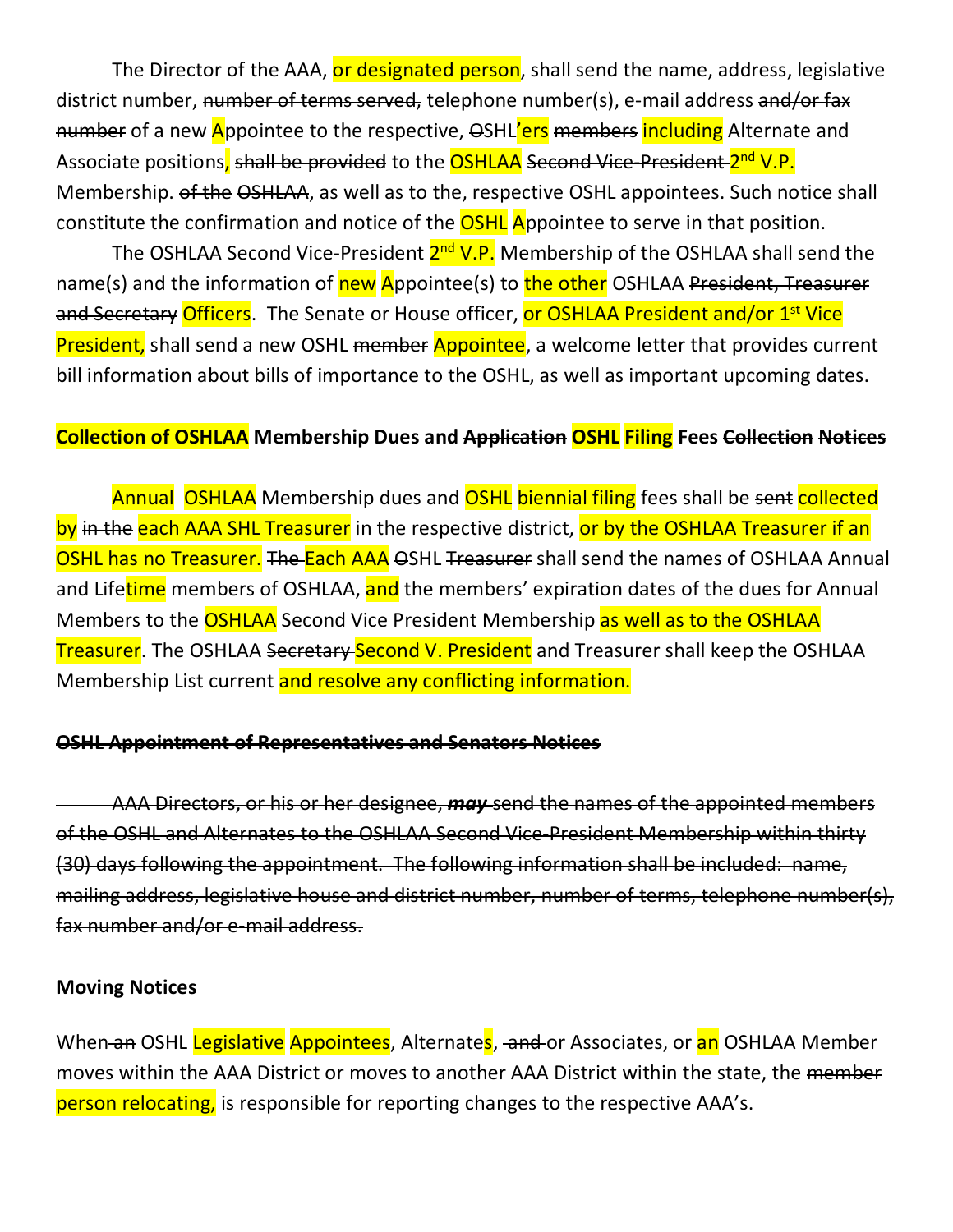### **OSHL ANNUAL TRAINING**

The Area Agencies on As-ging (AAA) and Community Living – Aging and Protective Services staff may assist, as they are able, to support the any training effort.

An OSHL member Appointee shall act as the temporary committee Secretary if OSHL committees are formed at the Annual OSHL Training Session. The temporary Secretary shall record those OSHL members Legislators and Alternates present, and record any elected officers, if the committee members determine officers are needed. The officers are Chair<del>manperson</del>, Vice Chair<del>manperson</del> and Secretary. After the Secretary is elected, the Secretary shall record the minutes of the **committee** meeting.

The Committee Secretary shall make a list of the committee members and any elected officers, and give a copy to the President Pro Tempore and Floor Leader of the Senate, the Speaker of the House, the Speaker Pro Tempore of the House, as well as the OSHLAA Second Vice-President Membership and Secretary.

## **OSHL BIENNIAL LEGISLATIVE SESSION**

### **OSHL Officers**

 The OSHL Officers in the Senate and House of Representatives shall have been elected or appointed to serve as a Senator or Representative and shall be currently serving in the OSHL Senate or House. If a vacancy occurs in an office of a Chamber, the vacancy shall be filled by the vote of the members of that Chamber at the subsequent Legislative Session. The OSHL Officers' terms expire when the incumbent or new OSHL Officers resign and new OSHL Officers are elected at the subsequent OSHL Session.

### **OSHL Elected Officer Duties in the OSHL Legislative Session**

If it is determined that the OSHL shall have committees, the President Pro Tempore of the Senate and the Speaker of the House shall choose the Committee Chairs based on the preference of the OSHL Legislator on the Committee Choice form (see Addendum I). If the President Pro Tempore or the Speaker of the House is not available, the Senate Floor Leader or the Speaker Pro Tempore shall choose the Committee Chair. In some Legislative Sessions, the decision may be made to not break up into Committees, but to hear the bills on each Chamber Floor.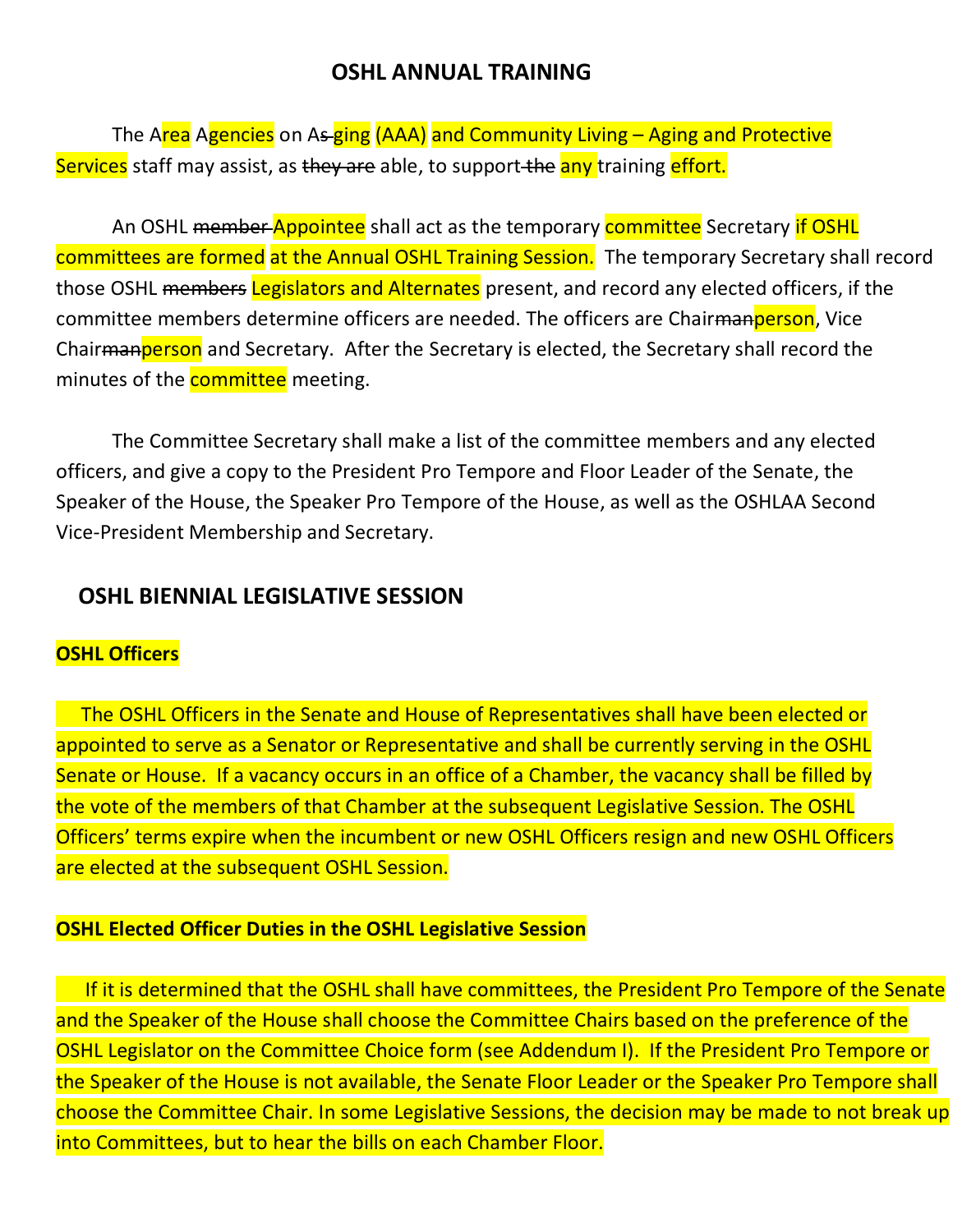The President Pro Tempore of the Senate and the Speaker of the House shall provide a Roll Call Vote Record to record the vote of each Member on the Bills and Resolutions.

The Senate President Pro Tempore and the Speaker of the House shall preside in the respective Chambers while the Chamber is in Session. In their absence the Senate Floor Leader and/or the Speaker Pro Tempore shall preside as necessary. The President Pro Tempore and the Speaker of the House shall decide who will preside over the Joint Session of the OSHL.

Any AAA staff present for support purposes, may assist with handing out necessary information to the Legislators before the Legislative Session begins.

The President Pro Tempore and the Speaker of the House shall appoint a secretary at the beginning of the respective Chamber Session to keep track of the action on the bills. During the Legislative Session, the AAA and Community Living – Aging and Protective Services support staff, as well as volunteer Alumni may take copies of amended bills to the appropriate committee or Chamber in the other House-opposite Chamber for action on the amendment(s).

Copies of the bills that have passed each House Chamber shall be given to the Legislative Officer who will preside over the joint session of the House and Senate.

AAA and Community Living – Aging and Protective Services support staff may prepare the bills passed by the **OSHL** House and Senate for the Joint Legislative Session where bills will be presented, voted on and prioritized by OSHL Legislators and Alternates. to the State Legislature for prioritization. AAA and Community Living – Aging and Protective Services staff may also assist in other ways as well.

# **OSHLAA COMMITTEES**

### **Standing Committees**

Standing Committees are appointed by the OSHLAA President as needed and directed by By-Laws. Such committees might be Budget Committee, Annual Training Session Committee, Legislative Session Committee, Nominating Committee, Long-Range Planning Committee.

#### **Temporary Committees**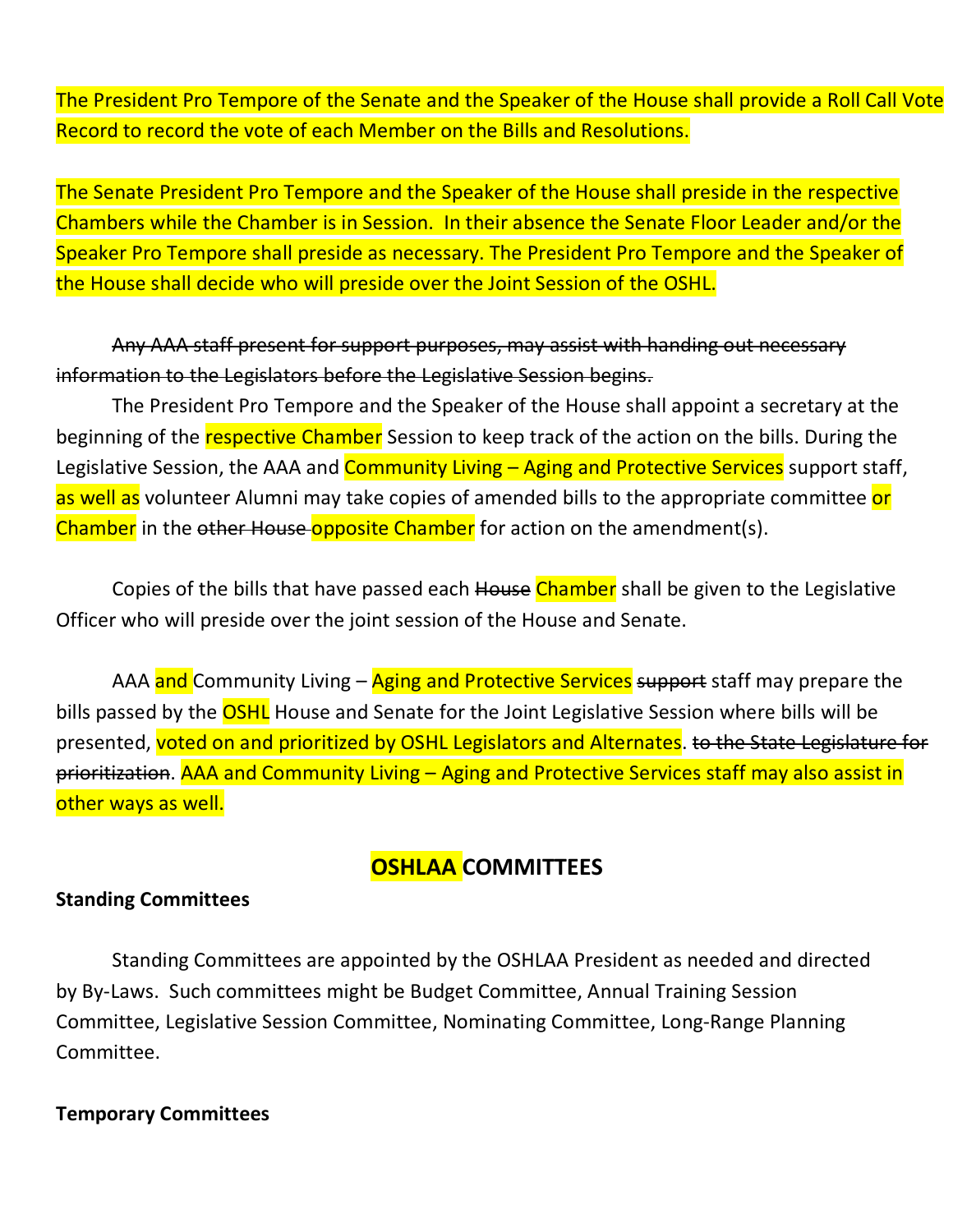Temporary Committees are appointed by the OSHLAA President and/or the Executive Committee to perform assigned duties.

### **Nominating Committee**

The Nominating Committee shall be appointed by the OSHLAA and shall decide on the slate of office candidates in regular elections of the OSHLAA, as well as in elections held by the Executive Committee to fill a vacant office in the OSHLAA. No elected officer of the OSHLAA shall serve on the committee; however, officers can make recommendations to the committee.

### **STANDARD OPERATING POLICY FORMS**

Forms such as these found in Addendum 1. are to be may be used for submitting OSHL Bills, Resolutions, and Committee Sign-Up. and other forms as needed, will be used. These forms shall have a <del>designated title and number assigned.</del> posted date on which the form was revised.

### **ANNUAL MEETING**

*The Annual Meeting shall be held in even numbered every years. The Legislative Session will* **shall** *be held in odd numbered years biennially. It is encouraged that an OSHL Annual legislative training session shall be held in September of be conducted each year, which may accompany the OSHLAA Annual Meeting.* 

Revision Date: 02-21-18, 09-15-21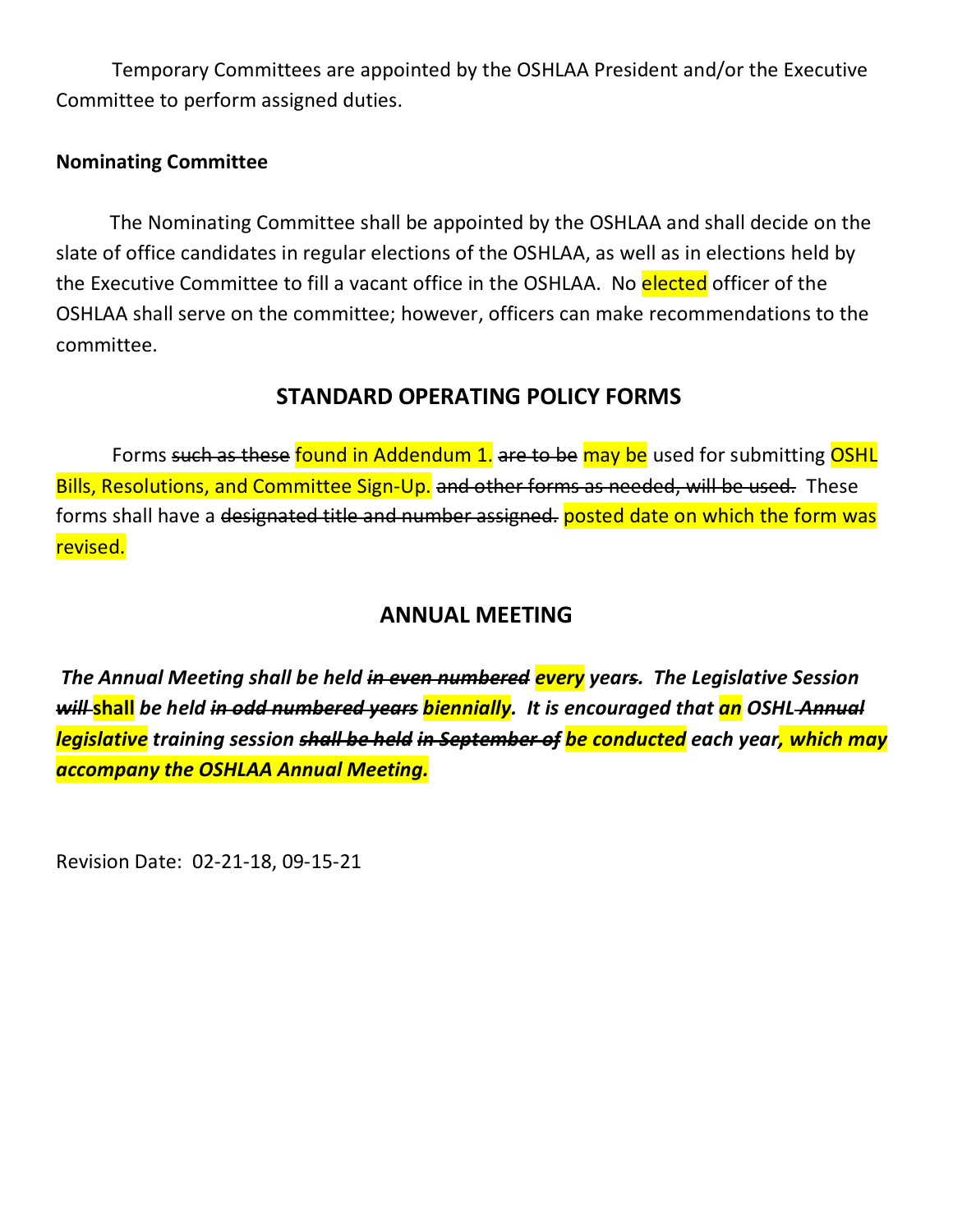## **ADDENDUM 1**

### **Various Forms**

| <b>OSHLAA Executive Committee Sign-In Sheet ---</b> | 19 |
|-----------------------------------------------------|----|
| <b>OSHLAA Annual Meeting Sign-In Sheet --</b>       | 20 |
| <b>OSHL Legislative Session Sign-In Sheet --</b>    | 23 |
|                                                     | 28 |
| <b>OSHL Bill Introduction -</b>                     | 29 |
| <b>Legislative Committee Choice -</b>               | 30 |

### **ADDENDUM 2**

# **ADDENDUM 2 TO OSHLAA POLICY MANUAL**

# **DUTIES OF OSHLAA ELECTED OFFICERS**

### **OSHLAA PRESIDENT – serves 2, two-year terms**

The President is the administrative officer for the OSHLAA and is authorized to perform such duties as provided by the By-Laws to fulfill that responsibility. The President's duties include:

- <sup>^</sup> Schedule and facilitate the OSHLAA Executive Committee Meetings. Schedule and facilitate all Special Meetings.
- ^ Notify other OSHLAA Officers and Executive Committee members at least 30 days prior to a meeting so that members will have time to prepare for meeting agenda items.
- ^ Maintain an alliance with the Area Agencies on Aging (AAA) Directors during the President's term of office. Discuss and resolve any issues with Directors.
- <sup>^</sup> Maintain an alliance with the Department of Human Services, **Community Living Aging and** Protective Services Division, during the President's term of office. Discuss and resolve any issues and keep the OSHLAA Executive Committee informed.
- ^ Provide support to the other elected OSHLAA Officers by either serving on their committees, and/or helping with their projects. Support the OSHLAA First Vice President with advocacy efforts at the State Capitol.
- ^ Appoint OSHLAA committees, as needed. Act as an Ex Officio member of all committees, excluding the OSHLAA Officer Nominating Committee.
- <sup>^</sup> Serve as the Administrator of the OSHL Face Book Page.<br><sup>^</sup> Preside over the OSHLAA Annual Meeting
- Preside over the OSHLAA Annual Meeting.

### **OSHLAA FIRST VICE PRESIDENT – serves, 2 two-year terms**

The First Vice President coordinates the OSHLAA and the OSHL activities related to legislative advocacy. The First Vice President tracks State Legislation that impacts Older Oklahomans as well as tracks OSHL Priority Bills. The First Vice President's duties include: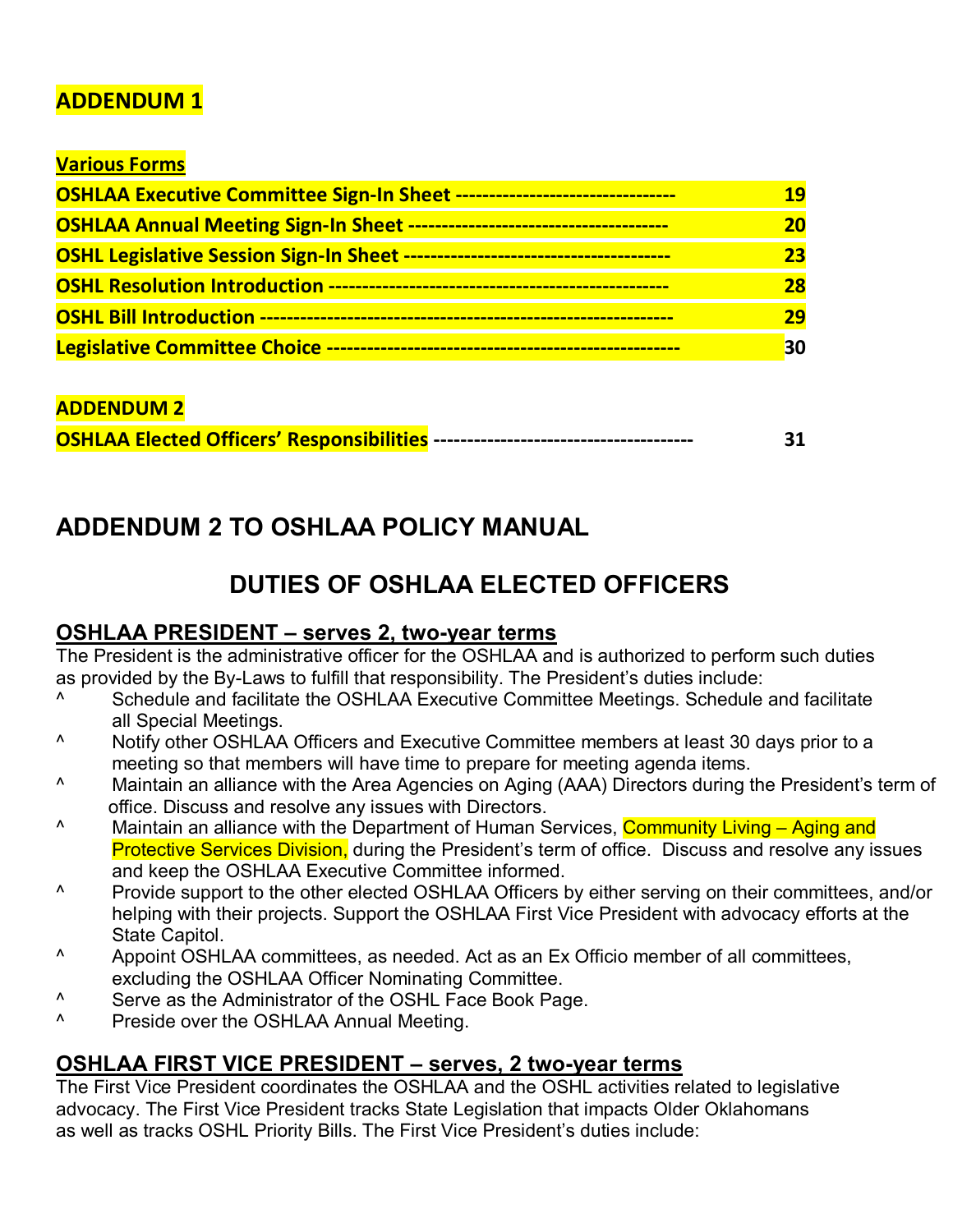- ^ Keep OSHLAA/OSHL membership informed of relevant legislative activity on an ongoing basis during the Oklahoma Legislative Session.
- <sup>^</sup> Request bill topic submissions from OSHL Senators and Representatives by June 1<sup>st</sup>, prior to the biennial, September OSHL Legislative Session. Screen and select those ideas which meet OSHL criteria (aren't already in State Statute or Law and are controlled by State Government). With assistance from the DHS Legal Services Developer and/or Oklahoma State Legislative Staff, convert OSHL bill ideas that have been selected, into proper legislative formats for proposing the bills to the OSHL membership at the Biennial OSHL Legislative Sessions.
- ^ On years where there is no OSHL Legislative Session, review OSHL Bills that were proposed and carried by State Legislators, but which did not pass the Oklahoma State Legislative Session. Prepare to carry the unpassed bills for the subsequent State Legislative Session. Review the bills with the OSHLAA members at the OSHLAA Annual Meeting.

# **ADDENDUM 2 TO OSHL/OSHLAA POLICY MANUAL – Continued – Page 2**

# **DUTIES OF OSHLAA ELECTED OFFICERS**

### **OSHLAA FIRST VICE PRESIDENT – CONTINUED**

- Assist Priority Bill OSHL Authors with identifying Oklahoma State Legislative Authors as well as help coordinate with the Legislative Authors, bill promotional efforts.
- ^ Serve as the OSHL representative in the Oklahoma Aging Partnership Strategy Team meetings. Keep the OSHL and the OSHLAA membership apprised of the status of bills impacting Older Oklahomans. Speak for, and on behalf, of the OSHL bill positions whenever possible.
- ^ Serve on the OSHLAA Annual Meeting and the OSHL Biennial Legislative Session Planning Committees.
- <sup>1</sup> Be a visible face at the State Capitol during the Oklahoma State Legislative Session. Speak with State Legislators about bills which the OSHL members support and oppose.

## **OSHLAA SECOND VICE PRESIDENT – MEMBERSHIP – serves 2, two-year terms**

The Second Vice President, Membership, closely works alongside the other OSHLAA appointed Officers to recruit OSHLAA, as well as, OSHL Members. The Second Vice President's duties include:

- ^ Prepare, maintain, update and distribute the OSHLAA/OSHL Membership Directory at the OSHLAA Annual Meeting, and at other times, as requested. Keep the OSHLAA Executive Committee Members informed about status changes in the membership. Coordinate closely with the OSHLAA Treasurer regarding contact information for new OSHL Appointees, and the collection of OSHL biennial Filing Fees and OSHLAA Membership Dues.
- ^ Maintain an Inactive List of the OSHLAA/OSHL living members and include in the Directory.
- <sup>^</sup> Send an OSHL welcome note with the OSHL/OSHLAA Directory to new OSHL Appointees.<br><sup>^</sup> Maintain the OSHLAA and the OSHL Applications and provide the applications, as requeste
- ^ Maintain the OSHLAA and the OSHL Applications and provide the applications, as requested, to others.
- ^ Provide the appropriate OSHL Badges to new members, or existing members with new appointments, as required. Verify the designation of the Appointed Office that was made by the SHLs' Area Agencies on Aging's Directors to the OSHL Members. Clarify any confusion.
- ^ Serve on the OSHLAA Annual Meeting Planning Committee. Serve as the "Gatekeeper" at the OSHLAA Annual Meeting with the OSHLAA Treasurer to verify OSHLAA/OSHL dues and filing fees are current. Resolve any issues.

## **OSHLAA SECRETARY – serves 2, two-year terms**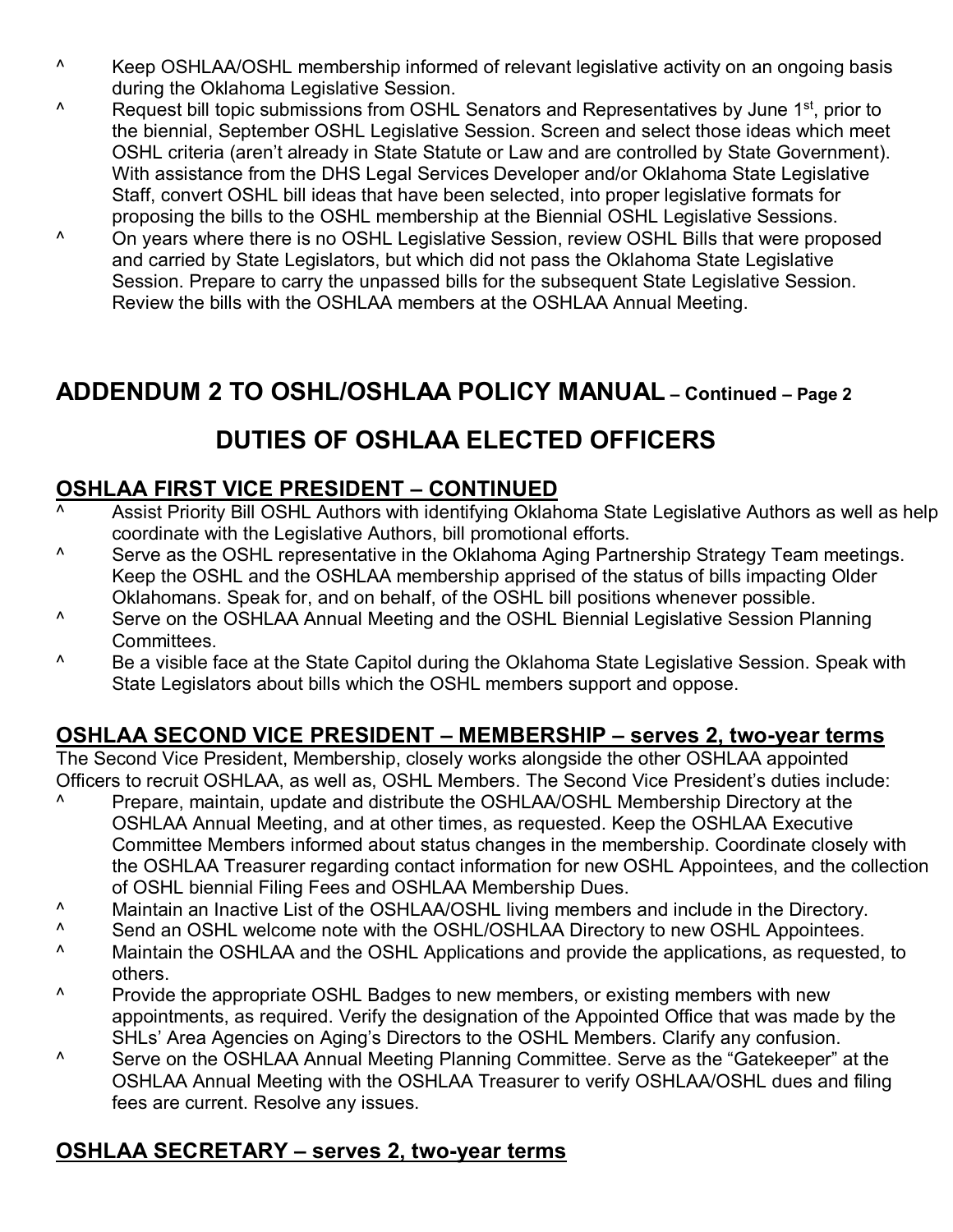The Secretary is the OSHLAA Memory. This position is critical to the OSHLAA Executive Committee members. The Secretary keeps records of all Executive Committee meeting discussions and decision points and prevents valuable meeting time being wasted on items which already have been determined in previous meetings. In this capacity, the Secretary's duties include:

- <sup>^</sup> Record and distribute the OSHLAA Executive Committee Meeting Minutes to other OSHLAA Executive Committee Members within thirty (30) days of the meeting.
- ^ Record and distribute the OSHLAA Annual Meeting Minutes to other OSHLAA Executive Committee Members within thirty (30) days of the OSHLAA Annual Meeting. Provide copies of the previous OSHLAA Annual Meeting Minutes to the OSHL/OSHLAA attendees at the subsequent OSHLAA Annual Meeting.
- <sup>^</sup> Serve as a member of the OSHLAA Annual Meeting Planning Committee.<br><sup>^</sup> Support preparation of documents and other information for the OSHLAA
- Support preparation of documents and other information for the OSHLAA Training Sessions, the OSHLAA Annual Meeting, as well as the OSHL, Biennial Legislative Session.
- ^ File copies of the OSHLAA Executive Committee Meeting Agendas, OSHLAA Annual Meeting Agendas, OSHL Legislative Session Agendas, approved Meeting Minutes, and current OSHLAA Bylaws and OSHL/OSHLAA Policy editions, and current OSHLAA/OSHL Membership Directory at the end of each OSHLAA fiscal year (September 30<sup>th</sup>) in the OSHL/OSHLAA file. located at Aging Services in Oklahoma City. Provide copies as requested.
- ^ Support the other OSHLAA elected Officers, as needed.

## **OSHLAA TREASURER – serves 2, two-year terms**

The OSHLAA Treasurer is the keeper of the OSHLAA fiduciary history. The OSHLAA/OSHL depends upon the Treasurer to report bank account balances, and to

spearhead any OSHLAA budgeting effort. The Treasurer's responsibilities include:

- ^ Maintain accurate financial records and bank account statements. Report the monthly financial records to the OSHLAA Executive Committee Members, and upon request, by other OSHL/OSHLAA Members.
- ^ Provide a written Financial Report at OSHLAA Executive Committee meetings and provide information to members, as requested.
- ^ Disburse OSHLAA funds to pay OSHLAA/OSHL invoices.<br>^ Particinate in Fund Raising discussions, as well as OSHL
- Participate in Fund Raising discussions, as well as, OSHLAA Budget discussions. Act, with the OSHLAA President, as the liaison between the OSHLAA and DHS regarding withdrawing funds from the OSHL Revolving Fund.
- ^ Provide an Annual Fiduciary Report at the OSHLAA Annual Meeting and complete all deposits and transactions by the close of the OSHLAA financial year, September 30, and the close of the State Fiscal Year June 30 for the Revolving Funds. Provide reports regarding funds' dispersal as requested by DHS.
- ^ Secure two OSHLAA Members to audit the OSHLAA funds on an annual basis. Provide a written response to the Annual Audit Report to present at the OSHLAA Annual Meeting. Provide records of Revolving Fund dispersals for auditing purposes at the request of DHS.
- ^ Work in partnership with the OSHLAA Second Vice President in the collection of OSHLAA Annual Membership Dues and Life-Time Membership Dues. Support the AAA SHL organizations and/or AAA Directors with the collection of OSHL Appointed Legislators, Legislative Alternates' and Associates Fili Fees.
- ^ Deposit OSHLAA Membership Dues, and OSHL Filing Fees in the OSHLAA Bank Account(s).
- <sup>^</sup> Fulfill any State or Federal financial reporting requirements.<br><sup>^</sup> Serve on the OSHLAA Annual Meeting Planning Committee
- Serve on the OSHLAA Annual Meeting Planning Committee. Serve as a "Gatekeeper", with the OSHLAA Second Vice President, at the OSHLAA Annual Meeting to verify OSHLAA Members' dues and OSHL Members' Filing Fees are current. Resolve any issues.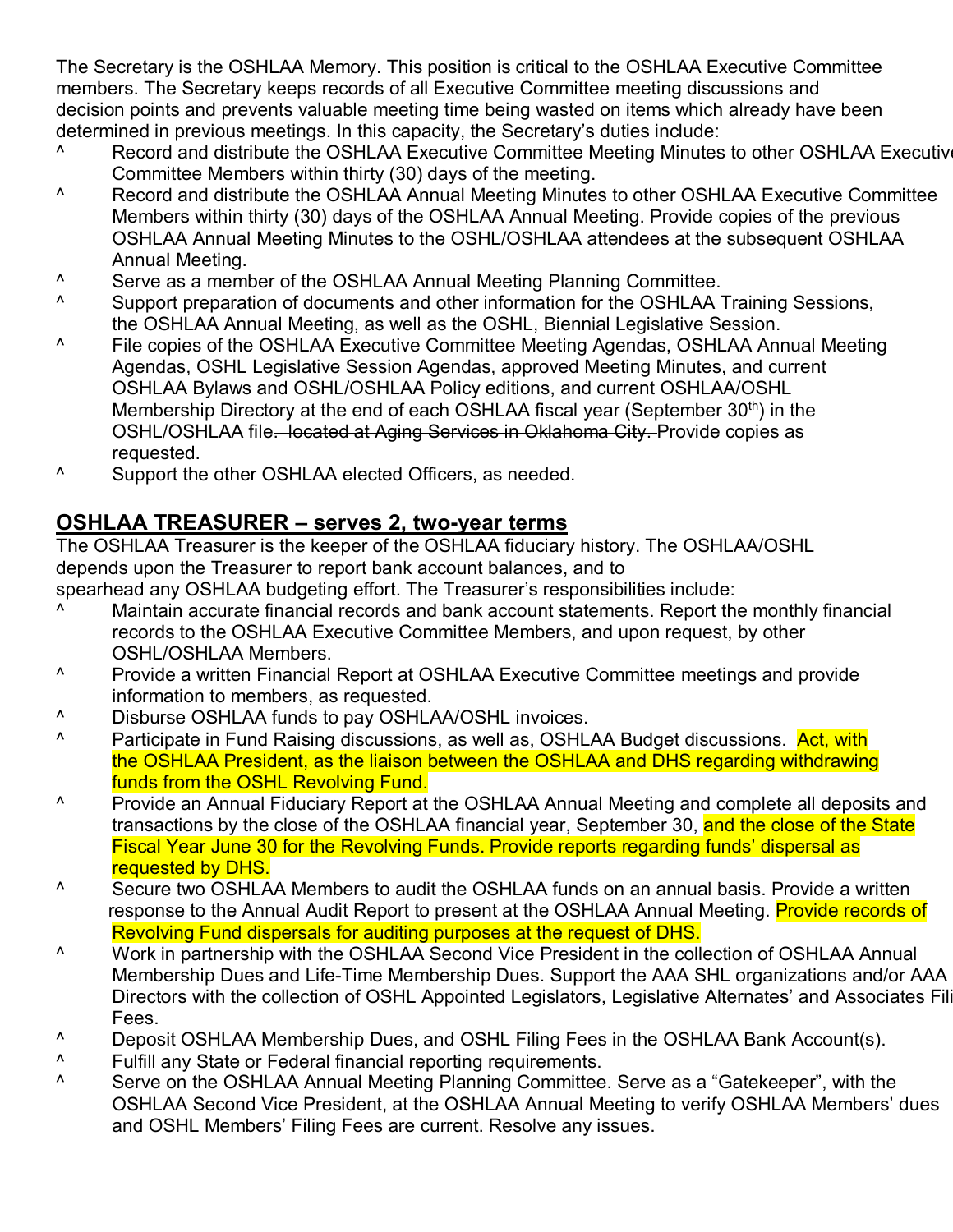# **Oklahoma Silver Haired Legislature Application**

*Information and Application Form* 

*Make a difference - Speak up for those who can't speak for themselves!* 

**Please** *complete the application and mail with your \$15 Filing Fee* **to Roberta Dake at 10114 E 22nd St in Tulsa, OK 74129 E-Mail: [dcheeryuhuh@cox.net,](mailto:dcheeryuhuh@cox.net) or call, 918-664-5210 should you have questions. Or, provide the completed application and \$15 Filing Fee tothe respective Area Agency on Aging (AAA) Director.** 

**Membership Application: (Must be 60 years of age or older and approved by the respective Area Agency on Aging – AAA – Director)**

*Area Agency on Aging Director's Signature and Comments; plus check the appropriate appointment made:*